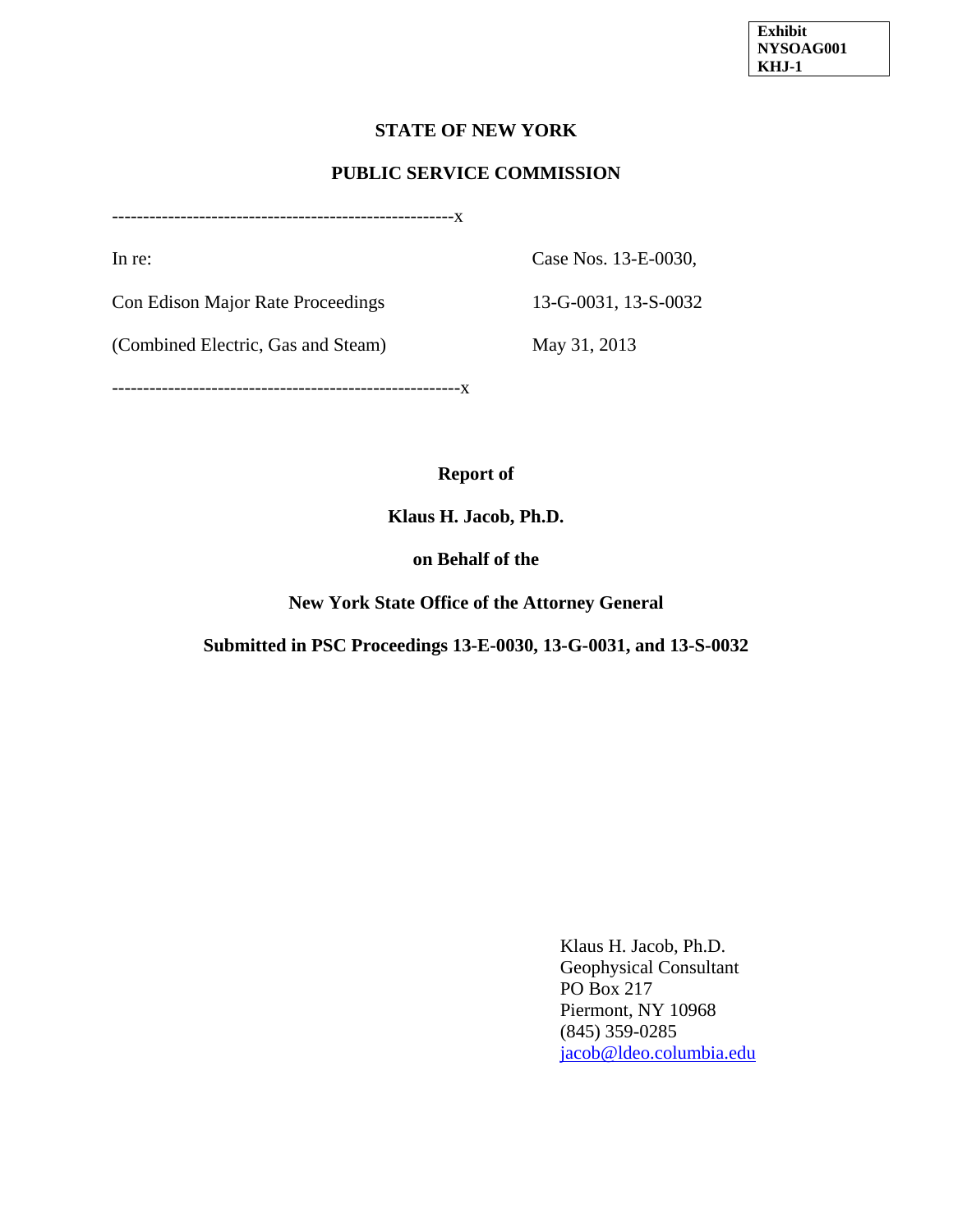# **TABLE OF CONTENTS**

| I.   |           |                                                               |    |                                                       |  |  |
|------|-----------|---------------------------------------------------------------|----|-------------------------------------------------------|--|--|
| Π.   |           |                                                               |    |                                                       |  |  |
|      | A.        |                                                               |    |                                                       |  |  |
|      | <b>B.</b> |                                                               |    |                                                       |  |  |
|      |           | 1.                                                            |    |                                                       |  |  |
|      |           |                                                               | a. | ClimAID and New York Panel on Climate Change Reports3 |  |  |
|      |           |                                                               | b. |                                                       |  |  |
|      |           |                                                               | i. | Digital Flood Insurance Rate Maps and Advisory Base   |  |  |
|      |           | 2.                                                            |    |                                                       |  |  |
|      |           |                                                               | a. | Increasing Frequency and Severity of Coastal Flooding |  |  |
|      | $C$ .     |                                                               |    |                                                       |  |  |
|      | D.        | Climate Change Adaptation and Coastal Flood Risk Reduction 14 |    |                                                       |  |  |
|      | E.        |                                                               |    |                                                       |  |  |
| III. |           |                                                               |    |                                                       |  |  |
| IV.  |           |                                                               |    |                                                       |  |  |

V. Addendum: *Curriculum Vitae*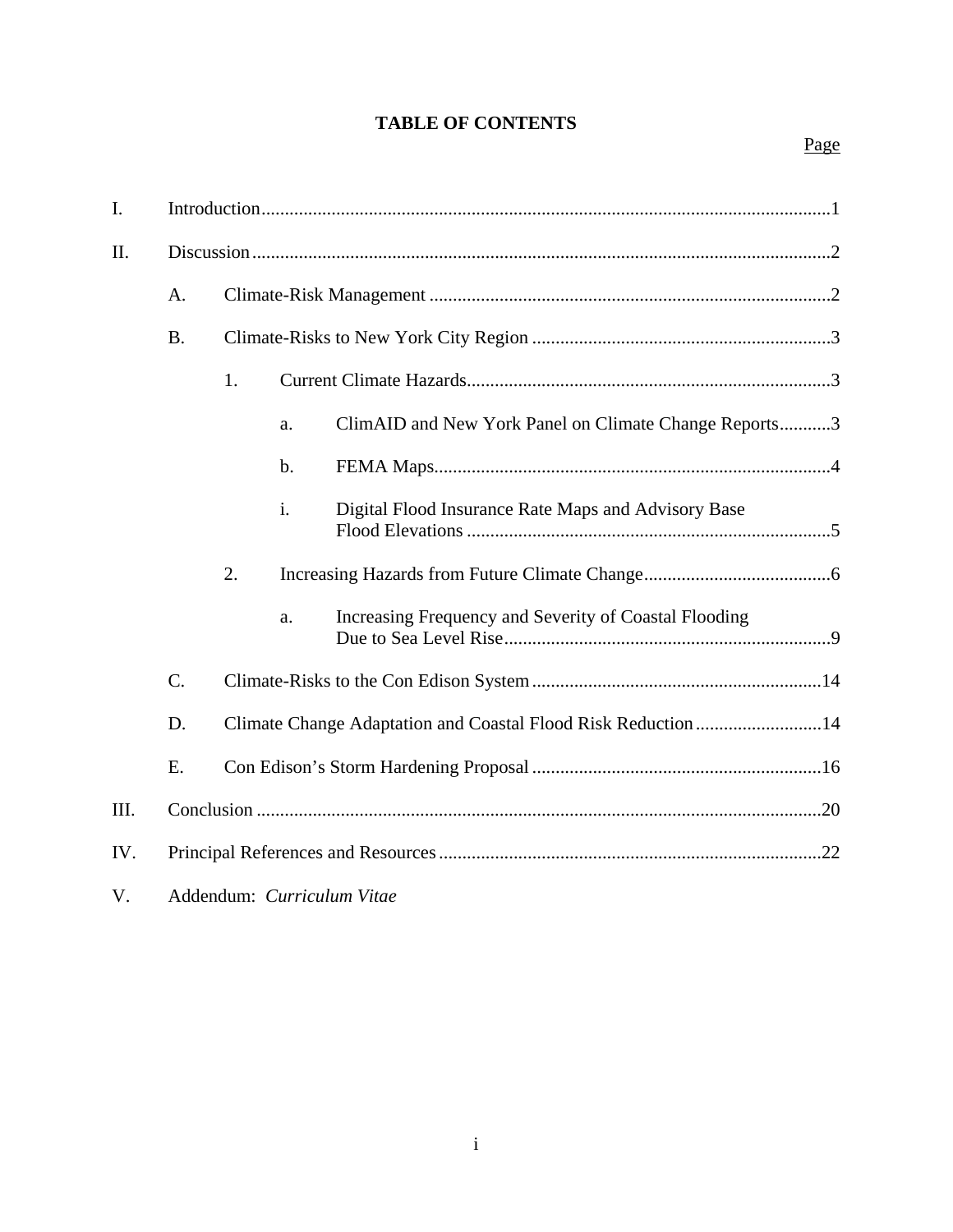### **I. Introduction**

 $\overline{a}$ 

This report is submitted on behalf of the New York State Office of Attorney General, as intervenor party, in Con Edison Company of New York, Inc.'s ("Con Edison" or "Company") Major Rate Proceeding before the New York State Public Service Commission ("PSC"), cases 13-E-0030, 13-G-0031 and 13-S-0032. It is intended to assist the PSC in its review of Con Edison's "storm hardening" proposals set forth in the Company's January 25, 2013 filing and March 25, 2013 update. Con Edison's proposal to spend approximately \$1 billion over the next four years represents the Company's effort to identify immediate and longer term system enhancements to protect its electric, gas and steam infrastructure from future damage due to storms and extreme weather events. Based on my review of the proposals described in the Company's filings and information provided in response to interrogatories in this case, and my experience as a disaster risk management expert, it is my opinion that Con Edison has failed to properly identify climate-related risks to its system, such as increased coastal flooding due to sea level rise.<sup>1</sup> Additionally, the Company has failed to provide a cost-benefit analysis of its storm hardening proposals. To ensure continued cost-effective system reliability in the face of increasing climate-risks, I urge the PSC to direct Con Edison to reevaluate its proposals using a comprehensive risk management approach. This approach should identify the full range of climate-related risks based on the best available science and evaluates the cost and feasibility of a range of mitigation and adaptation options.

This report does not offer prescriptions for specific infrastructure retrofits or system design parameters, or suggest a reprioritization of projects proposed by Con Edison to address climate-related hazards. Nor does it assess Con Edison's past performance in preparing for or responding to climate hazards. Rather, this report provides an overview of climate-risk management principles, identifies specific risks to the New York City metropolitan area posed by rising sea levels and other impacts of climate change, and evaluates Con Edison's storm hardening proposals in the context of those risks. It concludes by urging the PSC to require that Con Edison fully consider current and future climate risks,

<sup>1</sup> As discussed in greater detail in Section II.B.2, scientific data have for some time shown that sea levels are rising. For instance, the NOAA tide gauge at the Battery in NYC (http://tidesandcurrents.noaa.gov/sltrends/sltrends\_station.shtml?stnid=8518750) shows sea level rising since 1856 at a rate of 0.91 ft/century. Sea level rise is caused by thermal expansion of oceans, melting ice sheets and glaciers on land, changes in aquifer storage on continents, and changes in coastal land elevations. The New York City Panel on Climate Change (NPCC) projects, based on global climate change models and other research, that the rate of sea level rise will accelerate and that sea levels in the New York City metropolitan area will rise between 2 - 10 inches by the 2020s, 7 - 29 inches by the 2050s, and 12 - 55 inches by the 2080s. See Horton, R. et al. (2010). Climate Risk Information, Appendix to Climate Change Adaptation in New York City: Building a Risk Management Response, New York City Panel on Climate Change 2010 Report. *Annals of the New York Academy of Sciences*, 1196: 147-228 (hereinafter referred to as "NPCC 2010"). The Climate Risk Information Appendix is available at http://onlinelibrary.wiley.com/doi/10.1111/j.1749- 6632.2010.05323.x/pdf. The full NPCC 2010 report is available at http://onlinelibrary.wiley.com/doi/10.1111/j.1749-6632.2010.05323.x/pdf. The NPCC is scheduled to

release updated and refined estimates in June 2013.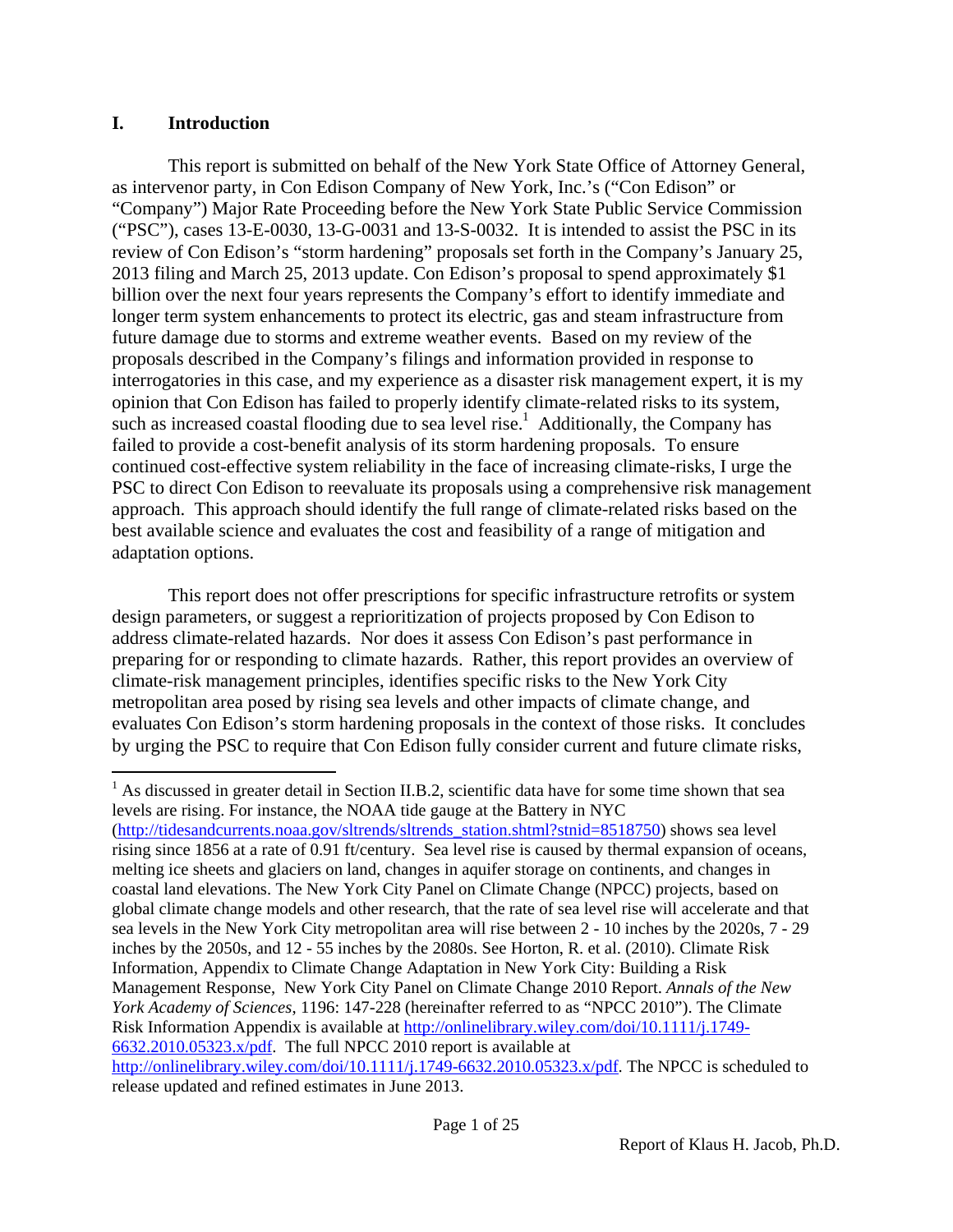such as rising sea levels, in its development and implementation of storm hardening measures.

# **II. Discussion**

# A. Climate-Risk Management

Climate-related hazards pose risks<sup>2</sup> to our natural and built environments. A large body of knowledge has been developed in the area of identifying and quantifying climate hazards.<sup>3</sup> Climate change, which refers to long-term changes in climate conditions due to natural and/or human-induced causes, presents an evolving set of hazards and risks. For example, recent climate data reflect, and climate change models project, current and future increases in air and water temperatures, rising sea levels, and increased coastal storm flood frequency and severity. Among the anticipated impacts of these changing conditions on an urban environment are: increased incidences of damaging floods, overheating of operational systems and materials, and physical damage due to wind, ice and rain.

Over the past two decades science-based organizations like the Intergovernmental Panel on Climate Change (IPCC) have detailed the effects of changing climate. Based on mounting evidence of climate change, groups such as the National Academy of Sciences, the New York State Climate Action Council, and the New York City Panel on Climate Change (NPCC) have called for the adoption of climate-risk management strategies to protect public resources and ensure public safety.

Federal, state and local governments, as well as the business community, have begun to recognize the need to manage the risks posed by changing climate conditions. While climate hazards that are well understood in their effects on engineered structures (*e.g.* wind loads, snow loads) are often readily accounted for in building and engineering codes and/or professional or industry standards, hazards that evolve over time like those related to climate change are harder to incorporate into codes or standards and tend to be incorporated more slowly. For this reason, stakeholders exposed to risks from these changing patterns of hazard must persistently monitor conditions and developments in scientific understanding of

 $\overline{a}$  $2$  Risk, in the most general sense, is the potential for future loss. More precisely, risk can be defined as the probability of a hazardous event, multiplied by the consequence should the event occur (i.e., death or bodily injury, physical or financial loss including direct and indirect losses flowing from such injury or loss). In the context of the built environment, hazards posed by the natural environment are a significant source of risk. Risk can also be expressed quantitatively using the following equation: *Risk = Hazards x Assets x Vulnerability*. *Hazard* is expressed as the likelihood, or probability, of a certain event (or set of conditions) to exceed a certain threshold level within a certain time. *Assets* are defined by their current replacement value (in dollars). *Vulnerability* is the fractional loss (varying between 0 and 1) of the asset replacement value and is a function of the severity of a hazard and the unique properties of the asset.

 $3$  See, *e.g.*, IPCC 2012 report on global climate conditions; Horton et al. (2010), Horton et al. (2011), and Rosenzweig et al. (2011) for the New York region.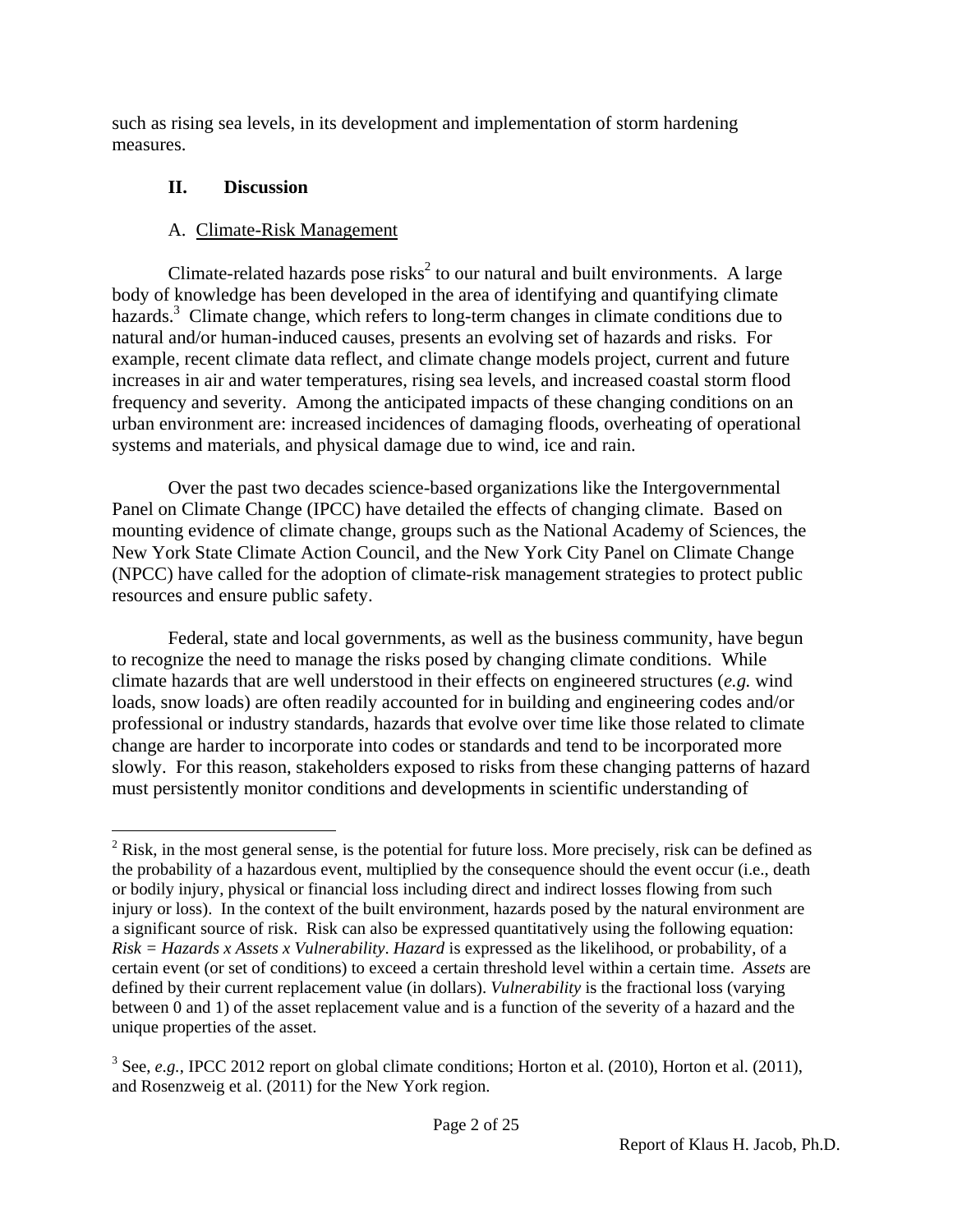changing climate and its impacts, and in turn, incorporate such information into design standards and system operations.<sup>4</sup>

In this rate case, Con Edison has proposed a number of actions to address climaterisks to its infrastructure. However, it does not appear that the Company has considered the full range of risks associated with climate change, particularly increased flooding due to sea level rise. Any effective risk management strategy, including one for climate risks, must first identify and quantify risk before employing mitigation and adaptation measures. Risk assessment entails properly identifying hazards and asset or system vulnerabilities. Once risks are identified and quantified, mitigation and adaptation strategies can be developed based on quantitative benefit-cost assessment methods. Prudent business practices require that Con Edison update its current risk management and capital prioritization processes to identify and address corporate current and future climate risks facing the Company, and by extension, the related risks to its customers and the general public.

## B. Climate-Risks to New York City Region

The New York City metropolitan region is, and has always been, exposed to hazards and risks from climate conditions. These hazards include various forms of flooding (*e.g.*, urban flash flooding, river flooding, and coastal storm surge flooding during tropical cyclones/hurricanes, extra-tropical storms, and nor'easter winter storms), extreme temperatures, heat waves, droughts, wind storms including tornados, lightning, heavy snow, freezing-rain and icing, and heavy rain down pours. Tropical cyclones often combine many hazards into a single event (*e.g.*, wind, rain, thunderstorms/lightning, coastal storm surge with resulting coastal floodin*g*). New York City's geographical location, such as its proximity to the Atlantic Ocean and low elevation of parts of the city, a densely built environment, and a large population are the primary reasons for its risk to climate-related perils.

## 1. Current Climate Hazards

 $\overline{a}$ 

## a. ClimAID and New York City Panel on Climate Change Reports

Two recent comprehensive studies summarize the best available scientific information on climate hazards for the New York metro-region. In "Responding to Climate Change in New York State: The ClimAID Integrated Assessment for Effective Climate Change Adaptation,"<sup>5</sup> scientists from Cornell University, Columbia University, and the City

<sup>&</sup>lt;sup>4</sup> Smith, L. and N. Stern (2011). "Uncertainty in science and its role in climate policy," Phil. Trans. R. Soc. A. 369: 4818–4841.

<sup>&</sup>lt;sup>5</sup> Rosenzweig, C., W. Solecki, A. DeGaetano, M. O'Grady, S. Hassol, and P. Grabhorn (2011). Responding to Climate Change in New York State: The ClimAID Integrated Assessment for Effective Climate Change Adaptation. *Annals of the New York Academy of Sciences*, 1244: 2-649. http://onlinelibrary.wiley.com/doi/10.1111/nyas.2011.1244.issue-1/issuetoc http://www.nyserda.ny.gov/climaid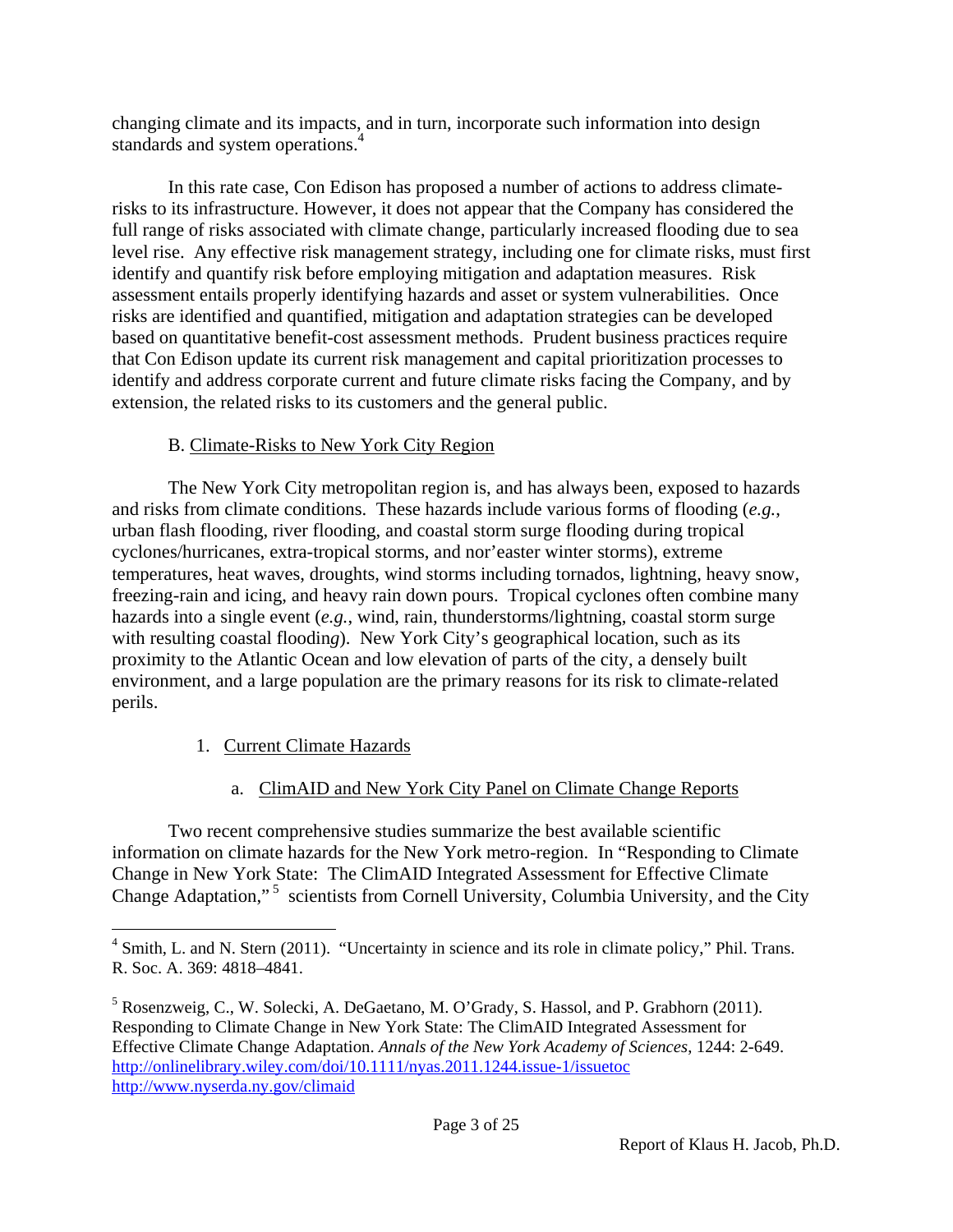University of New York summarized current climate hazards for the entire State of New York. This report, commonly referred to as the ClimAID report, was commissioned to provide New York State government, business and community leaders and decision makers with the latest information on the State's vulnerability to climate change and to assist in the development of greenhouse gas mitigation and climate change adaptation strategies informed by experience and scientific knowledge. The team of authors consisted of university and research scientists who specialize in climate change science, impacts and adaptation, including this author.<sup>6</sup>

An earlier report, issued by the New York City Panel on Climate Change (NPCC  $2010$ <sup>7</sup> focused specifically on climate change impacts to the New York City metropolitan area. Modeled after the IPCC, the NPCC was convened by New York City Mayor Michael Bloomberg in 2008 to advise his office on issues related to climate change. It is comprised of climate change scientists, and legal, and insurance risk management experts, including this author. An update of the NPCC 2010 report is expected to be released in June 2013.

These two reports, published well before devastating storms such as Sandy and Irene hit the New York City area, provided compelling evidence that current climate hazards, including hurricanes and nor'easter winter storms, have the capacity to greatly damage critical infrastructure and cause lengthy utility service outages with attendant economic losses potentially ranging from tens of millions to tens of billions of dollars.

As discussed in section II.B.2 below, future climate change will only increase these system vulnerabilities unless they are prudently managed.

## b. FEMA Maps

New York City's risk to current flood hazards is reflected, in part, in Federal Emergency Management Agency (FEMA) flood insurance rate maps (FIRMs). Originally developed for the National Flood Insurance Program (NFIP), FIRMs are maps on which are delineated 100-year (1% annual chance) and 500-year (0.2% annual chance) floodplains, base flood elevations and risk premium zones. These maps are designed to enable insurance agents to issue accurate flood insurance policies under the NFIP, thereby protecting homeowners and mortgage-lenders of flood-prone properties. Flood risk information

 $\overline{a}$  $6$  The ClimAid report included a case study on potential climate change impacts to a critical component of NYC infrastructure, the transportation system. (Jacob, K. H. et al. (2011). Transportation. Chapter 9 of ClimAID report). It quantified in detail the risks and associated costs for a given severe storm event. These risk estimates were made *before* the recent severe storms (*e.g.*, Irene, Lee and Sandy) affected New York. The ClimAID report's quantitative risk assessments were validated for the New York City area, especially by the occurrence of Sandy. Similarly, risks to the telecommunication infrastructure (and their relation to electric power outages) from extreme weather events, as summarized in Chapter 10 of the ClimAID report (Jacob, K. H. et al. 2011) were validated as well. http://www.nyserda.ny.gov/climaid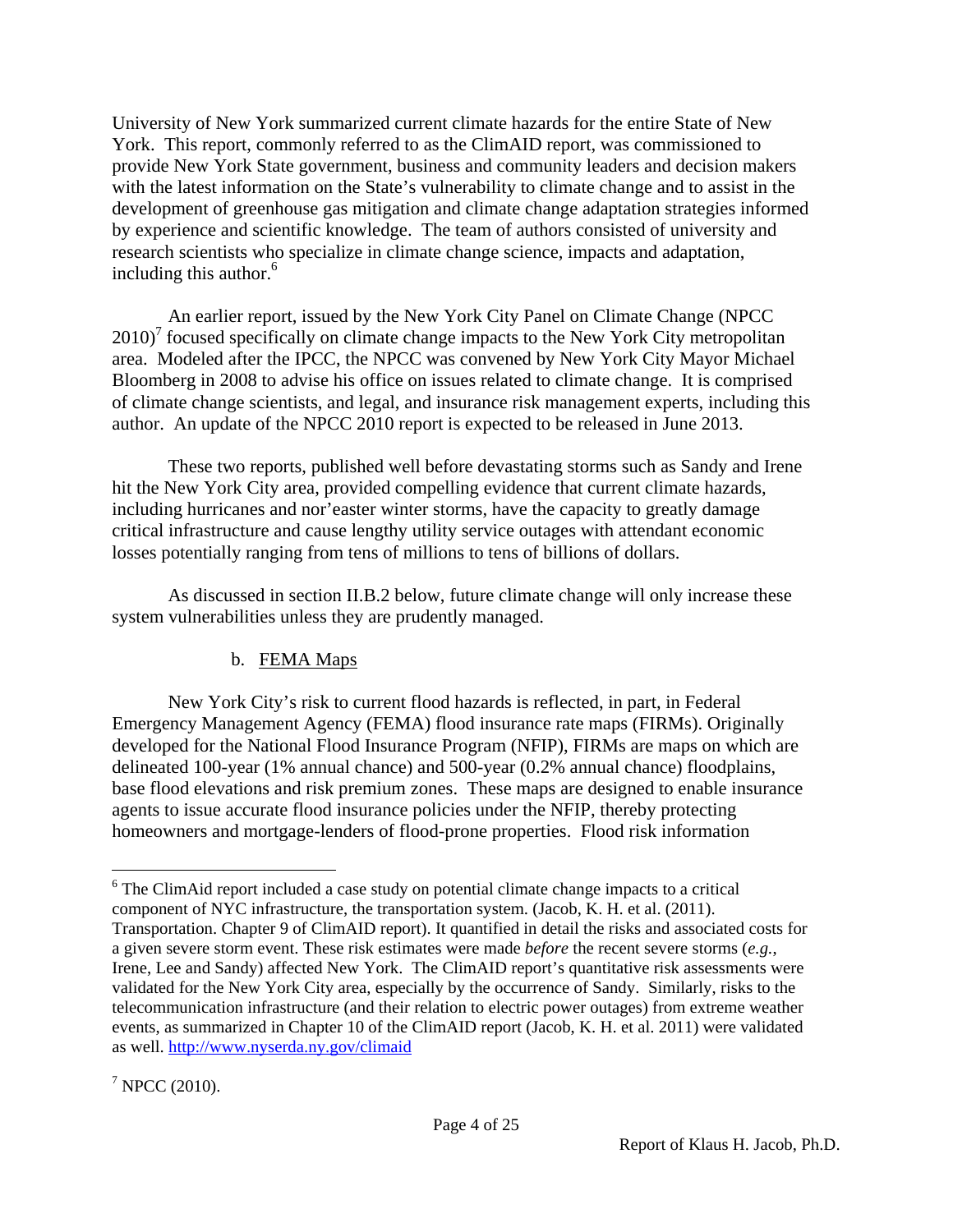presented on FIRMs is based on historic, meteorological, hydrologic, and hydraulic data, as well as open-space conditions, flood-control works, and land development. Among other things, FIRMs identify Special Flood Hazard Areas, which are areas subject to inundation by a flood that has a 1% or greater chance of being equaled or exceeded during any given year. This type of flood commonly is referred to as the 100-year flood or base flood.<sup>8</sup>

Although FIRMs are useful for identifying flood prone areas, FIRMs are not designed for planning and safeguarding infrastructure or critical and public facilities. Because FIRMs are based on past climate, rainfall and land use patterns and do not consider future conditions; they cannot be relied upon exclusively to anticipate current flood risks, and particularly long term risks due to climate change.

#### i. Digital Flood Insurance Rate Maps and Advisory Base Flood Elevations

FEMA is in the process of updating existing FIRMs across the country, many of which are over 25 years old.<sup>9</sup> The new FIRMs, referred to as Digital FIRMs ("DFIRMs"), include a spatial database for increased functionality. Preliminary DFIRMs for most of the New York City area are planned for release on or around May 31, 2013.<sup>10</sup> In the interim, to assist in rebuilding of communities impacted by Sandy, FEMA issued Advisory Base Flood Elevation ("ABFE") maps in February 2013.<sup>11</sup> These maps provide a more up-to-date picture of current flood risk than the FIRMs currently still on record. The ABFE maps are based on FEMA coastal studies that were completed before Hurricane Sandy. Though the ABFEs are advisory in nature, it is expected that information used to develop the ABFEs will be incorporated into the new DFIRMS.

The ABFEs address some of the deficiencies of prior FIRMs with respect to nearshore wave dynamics, run-up, and overland flooding inland of the shoreline. However, like FIRMs, ABFEs maps do not take into account future storm and sea level rise conditions resulting from climate change. They improve the flood mapping methodology for current climate but cannot be used as a guide of flood severity and frequency under future

 $\overline{a}$ 

 $8$  A 100-year flood is not a flood that occurs every 100 years. Rather, the 100-year flood has a 26 percent chance of occurring during a 30-year period, the typical length of a mortgage. The 100-year flood is a regulatory standard, used by Federal agencies and most states, to administer the NFIP and floodplain management programs.

<sup>&</sup>lt;sup>9</sup> FIRMs for each county in the State, and related information, can be accessed via https://www.rampp-team.com/ny.htm.

 $10$  For FEMA Flood Map Update Schedule, see

http://www.floodsmart.gov/floodsmart/pages/flooding\_flood\_risks/mapScheduleSearch.action?zipCo  $de=10013$ 

 $11$  Post-Sandy Advisory Base Flood Elevation (ABFE) maps can be accessed from: http://www.region2coastal.com/sandy/abfe and more specifically http://184.72.33.183/Public/NJ/Index\_Sandy\_North\_Region.pdf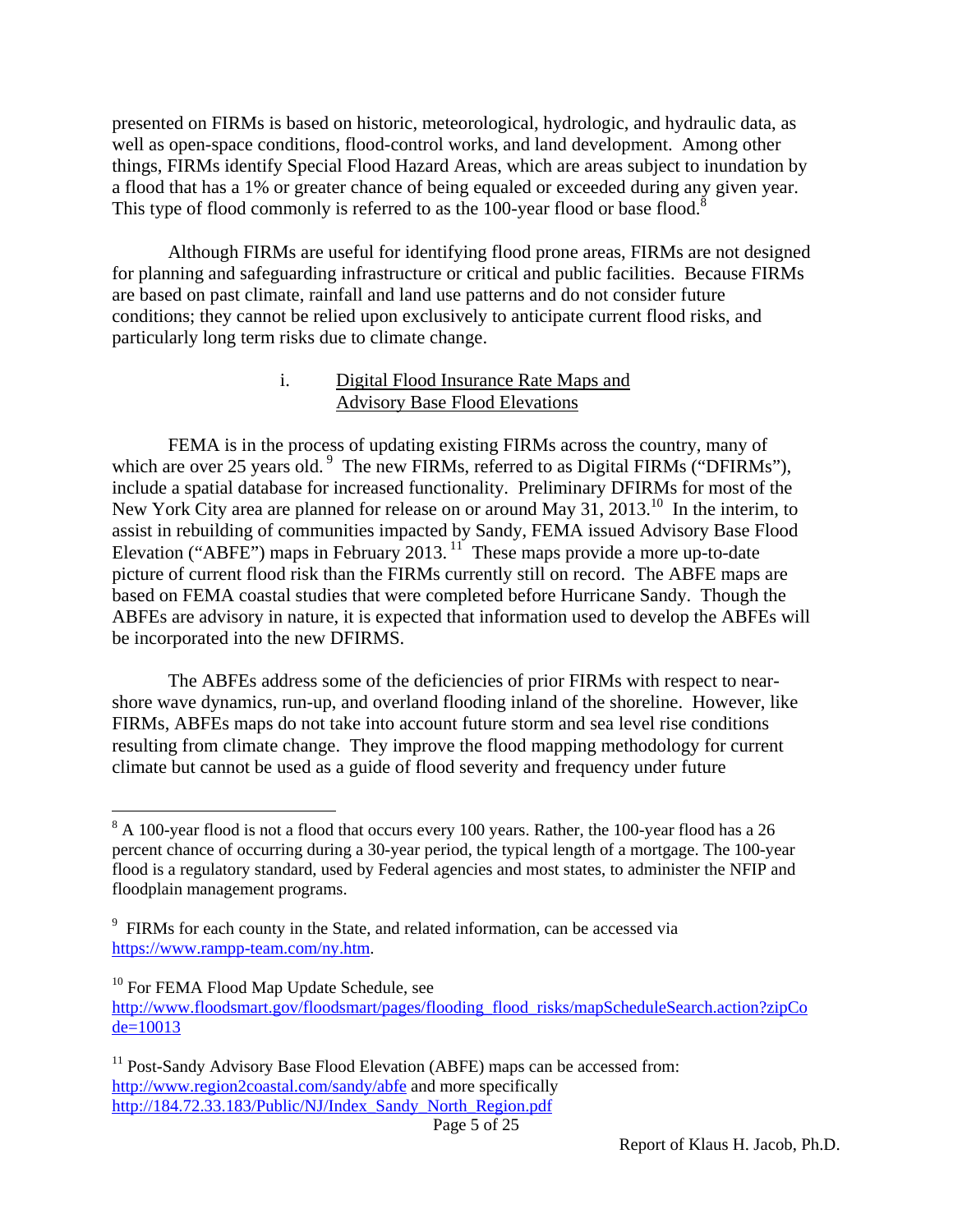conditions. As a minimum, one would have to add sea level rise projections as a "freeboard" or "margin of safety" on top of the ABFEs. Additional areas of potential inundation not delineated on the ABFE maps may result from climate-related changes in storm frequency, intensity and hurricane track patterns.

Though FIRMs and ABFEs are helpful tools for flood planning and prevention, FEMA itself warns against over-reliance on such maps:

> *ABFEs are based on the 1% annual chance flood event. ABFEs may show flood elevations lower than Hurricane Sandy in certain areas because Sandy was a more extreme event than the 1% annual chance flood in those areas. The elevations of the 1% annual chance flood are the NFIP standard for floodplain management. It is important to note that buildings constructed to this standard are still vulnerable to the effects of larger events like Hurricane Sandy…Hurricane Sandy demonstrated that BFEs and flood boundaries on the current effective FIRMs may not have provided an appropriate level of protection for new structures and substantially damaged or substantially improved structures in New Jersey and New York coastal areas.12*

Consequently, FEMA advises that in areas where observed water levels for Sandy exceeded ABFEs, it is good practice to build higher and use freeboard on top of ABFEs.<sup>13</sup>

## 2. Increasing Hazards from Future Climate Change

Human activities, predominately in the form of greenhouse gas emissions and land use changes, are altering our climate system. Preeminent scientific institutions confirm that climate change is underway and will accelerate unless global action is taken to dramatically reduce emissions.<sup>14</sup> Planning decisions, engineering design standards and risk based decision-making models are typically based on analysis of historical climate data, assuming

<sup>1</sup> <sup>12</sup>FEMA ABFE Frequently Asked Questions, § 1.12 and 2.1. (http://www.region2coastal.com/faqs/advisory-bfe-faq) (Emphasis added.)

 $^{13}$  Id. at § 2.6.

<sup>&</sup>lt;sup>14</sup> NAS/NRC (2010). Adapting to Impacts of Climate Change. The National Academies Press. Washington D.C. http://www.nap.edu/catalog.php?record\_id=12783; USGCRP, United States Global Change Research Program http://www.globalchange.gov/home and http://www.globalchange.gov/resources/reports ; IPCC, Intergovernmental Panel on Climate Change http://www.ipcc.ch/ and http://ipcc-wg2.gov/SREX/. See also, Parris et al. 2012. Global Sea Level Rise Scenarios for the US Climate Assessment. NOAA Tech. Memo OAR CPO-1 http://cpo.noaa.gov/sites/cpo/Reports/2012/NOAA\_SLR\_r3.pdf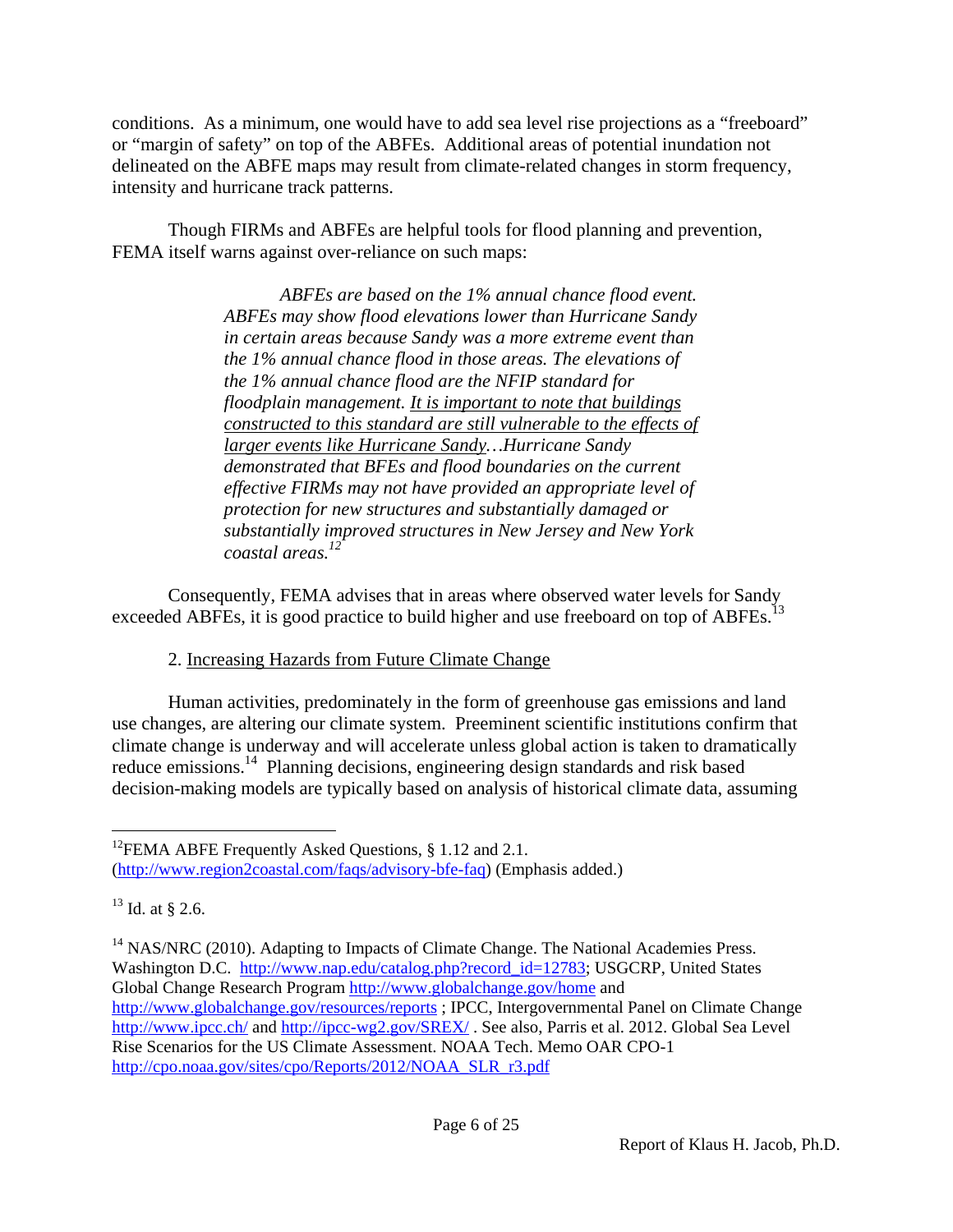past conditions are an appropriate proxy to inform future decisions, a concept known in statistics as a "stationary process". Climate change renders this approach invalid.

Projections of climate change can help inform new decision-making paradigms. More than twenty national and international laboratories have spent decades refining models that project future global climate change. Uncertainty in these projections results from an imperfect understanding of the earth's climate system and not knowing with exactitude the future rate of change of greenhouse gas emission profiles. Multiple scenarios incorporating future conditions are modeled to generate bounds of future climate conditions.

For individuals, businesses, governments and other organizations that must decide how to build or maintain assets and systems vulnerable to future climate change, the current global climate models project future conditions at a spatial scale (*e.g.*, State or region) that is often not useful to inform local decisions. To provide the level of granularity necessary on a local scale, additional "downscaling" of this output from global climate models is necessary. Fortunately, for Con Edison and other owners and operators of expensive, long-lived, critical infrastructure, downscaled climate projections are available for important climate variables in future decades for all regions of New York State, including the New York City metro area.

For New York City, the NPCC (2010) downscaled the likely changes in climate (relative to a pre-2000 baseline) for a number of climate parameters at three future time horizons: the mid-2020s, 2050s, and the 2080s. It generated mean values of climate parameters, such as temperature, precipitation and sea level rise as shown in Table 1.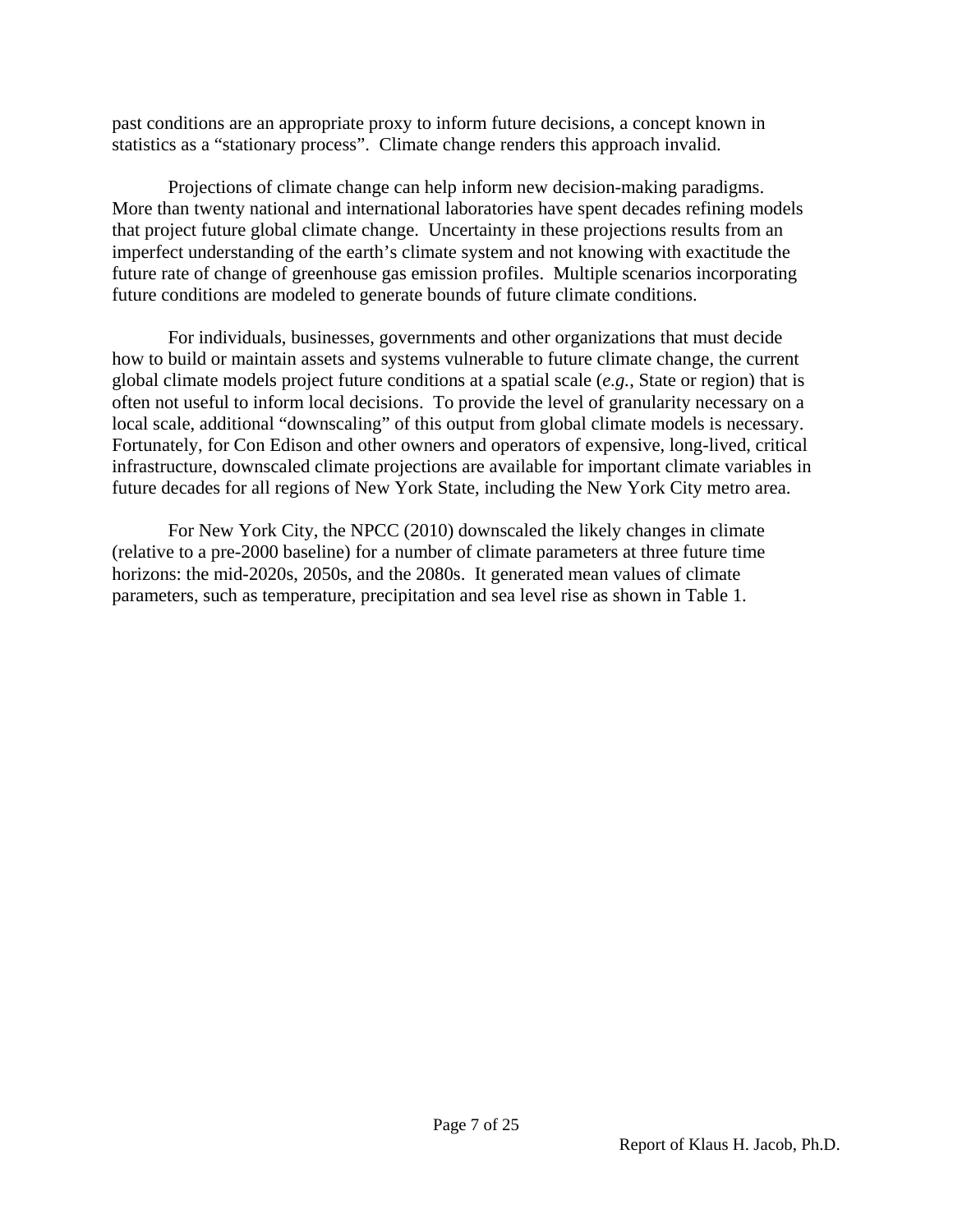### **TABLE 1.**

#### *Baseline Climate and Mean Annual Changes*<sup>1</sup>

|                             | <b>Baseline</b><br>1971-2000 | 2020 <sub>s</sub> | 2050s                     | 2080s                     |  |
|-----------------------------|------------------------------|-------------------|---------------------------|---------------------------|--|
| Air                         |                              |                   |                           |                           |  |
| temperature                 | $55^{\circ}$ F               | $+1.5$ to 3.0° F  | $+3.0$ to $5.0^{\circ}$ F | $+4.0$ to $7.5^{\circ}$ F |  |
| Central range <sup>2</sup>  |                              |                   |                           |                           |  |
| Precipitation               | $46.5$ in                    | $+0$ to 5 %       | $+0$ to 10 %              | $+5$ to 10 %              |  |
| Central range <sup>2</sup>  |                              |                   |                           |                           |  |
| Sea level rise <sup>3</sup> | <b>NA</b>                    | $+2$ to 5 in      | $+7$ to 12 in             | $+12$ to 23 in            |  |
| Central range <sup>2</sup>  |                              |                   |                           |                           |  |
| <b>Rapid Ice-Melt</b>       | <b>NA</b>                    | $\sim$ 5 to 10 in | $\sim$ 19 to 29 in        | $\sim$ 41 to 55 in        |  |
| Sea Level Rise <sup>4</sup> |                              |                   |                           |                           |  |

<sup>1</sup> Based on 16 GCMs (7 GCMs for Sea Level Rise) and 3 emissions scenarios. Baseline is 1971-2000 for temperature and precipitation and 2000-2004 for sea level rise. Data from National Weather Service (NWS) and National Oceanic and Atmospheric Administration (NOAA). Temperature data are from Central Park; Precipitation data are the mean of the Central Park and La Guardia Airport values; and sea level data is from the Battery at the southern tip of Manhattan (the only location in NYC for which comprehensive historic sea level rise data are available).

<sup>2</sup> Central range = middle 67% of values from model-based probabilities; temperatures ranges are rounded to the nearest half-degree, precipitation to the nearest 5%, and sea level rise to the nearest inch.

 $3$  The model-based sea level rise projections may represent the range of possible outcomes less completely than the temperature and precipitation projections. For more information, see the "sea level rise" paragraph in the "mean annual changes" section.

4 "Rapid ice-melt scenario" is based on acceleration of recent rates of ice melt in the Greenland and West Antarctic Ice sheets and paleoclimate studies. See Annex C for further description.

Source: NPCC 2010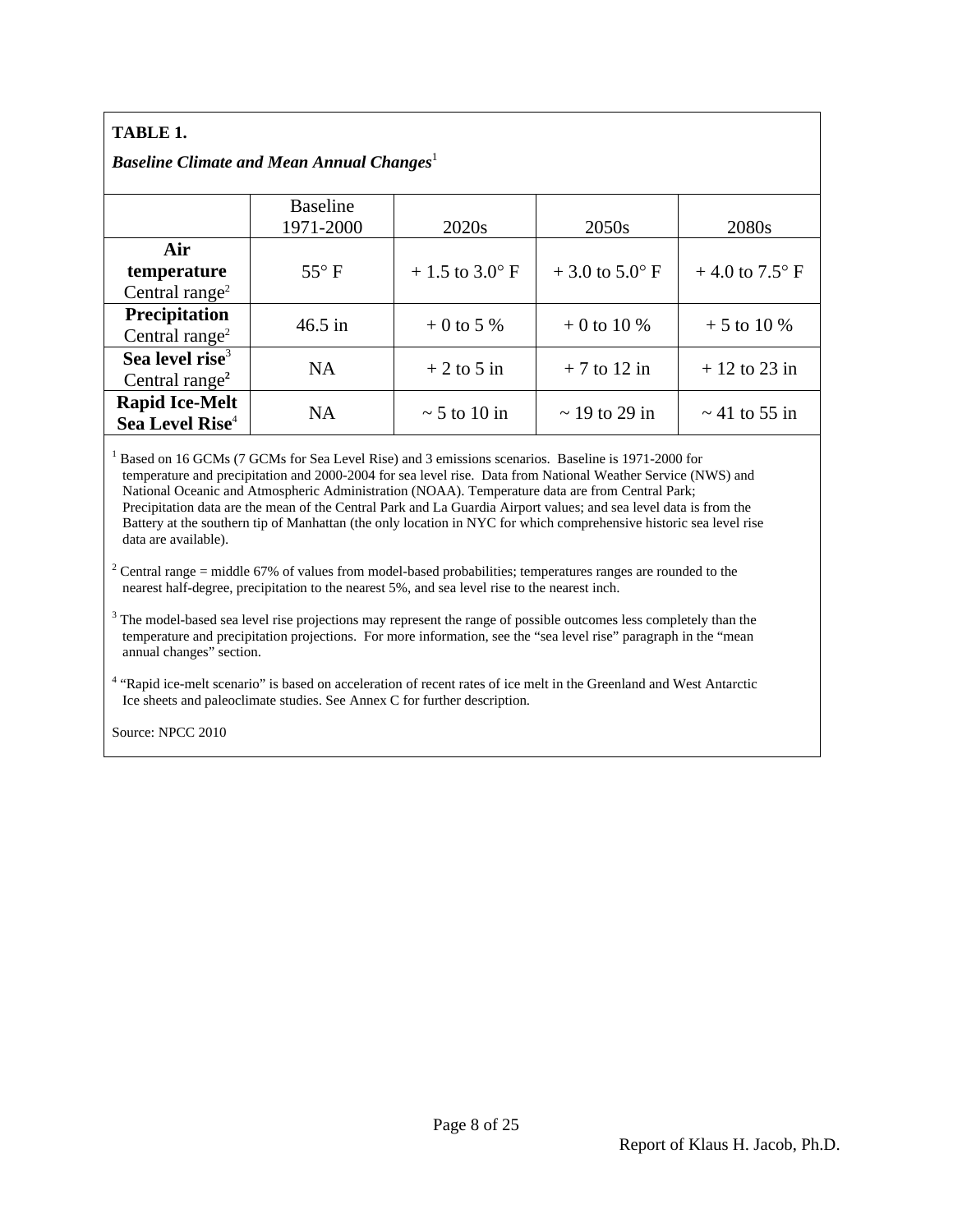While the average projected values for temperature, precipitation and sea level rise set forth in Table 1 are useful for general planning purposes, the vulnerability of critical infrastructure systems may be better ascertained by examining projected weather *extremes* as outlined in Table 2.

#### a. Increasing Frequency and Severity of Coastal Flooding Due to Sea Level Rise.

The NPCC projections for changes in future coastal flood frequency and flood heights due to storm events (bottom six rows in Table 2) were based on the lower range sea level rise forecasts developed using the methodology of the IPCC in 2007.15 These projected values are lower than what would be expected under the rapid-ice melt (RIM) scenario referenced in Table 1. Although not published in its 2010 report, NPCC made additional flood computations for the RIM sea level rise scenario. The changes in coastal floods and storms using this RIM model are shown in Table 3. Significantly, the increase in flood frequency using either sea level rise scenario identified in Tables 2 and 3 is attributable to projected sea level rise only. Increased storm frequency and intensity, which are expected as a result of climate change, would further reduce flood recurrence intervals or, conversely, increase the annual exceedance probabilities.<sup>16</sup>

The coastal flood frequency increase (or reduction in storm average recurrence period) due to the IPCC-model based sea level rise scenario for the 1-in-100 year coastal flood (or 1%/yr flood) approximately doubles for the 2050s compared to the current base line (Table 2, fourth row from the bottom). By contrast, the equivalent increase in coastal flood frequency for the RIM scenario is much higher  $(1 \text{ in } 100 \text{ yr})$  return period, Table 3).<sup>17</sup> For this 1%/yr coastal flood, the amplification factor ranges from about 5 to 10 for the 2050s. That is to say, a critical infrastructure that historically would flood, on average, with an annual chance of 1%/yr prior to 2000, will have a 5 to 10%/yr annual chance of flooding in the 2050s (or an average recurrence period of about 10 to 20 years).

1

<sup>&</sup>lt;sup>15</sup> The IPCC methodology has been criticized for failing to accurately account for melting land-based ice sheets which contribute significantly to rising sea levels. The IPCC has reported that it will be producing revised sea level rise estimates using a modified methodology, to be released in the fall of 2013.

<sup>&</sup>lt;sup>16</sup> Flooding determinations and probabilities are based on recurrence intervals. The United States Geological Survey (USGS) defines a recurrence interval as the average number of years between floods of a certain size.

<sup>&</sup>lt;sup>17</sup> Note that the forecasts (Tables 2 and 3) apply only for the Battery Park area in New York City. Other areas of the City may be affected differently.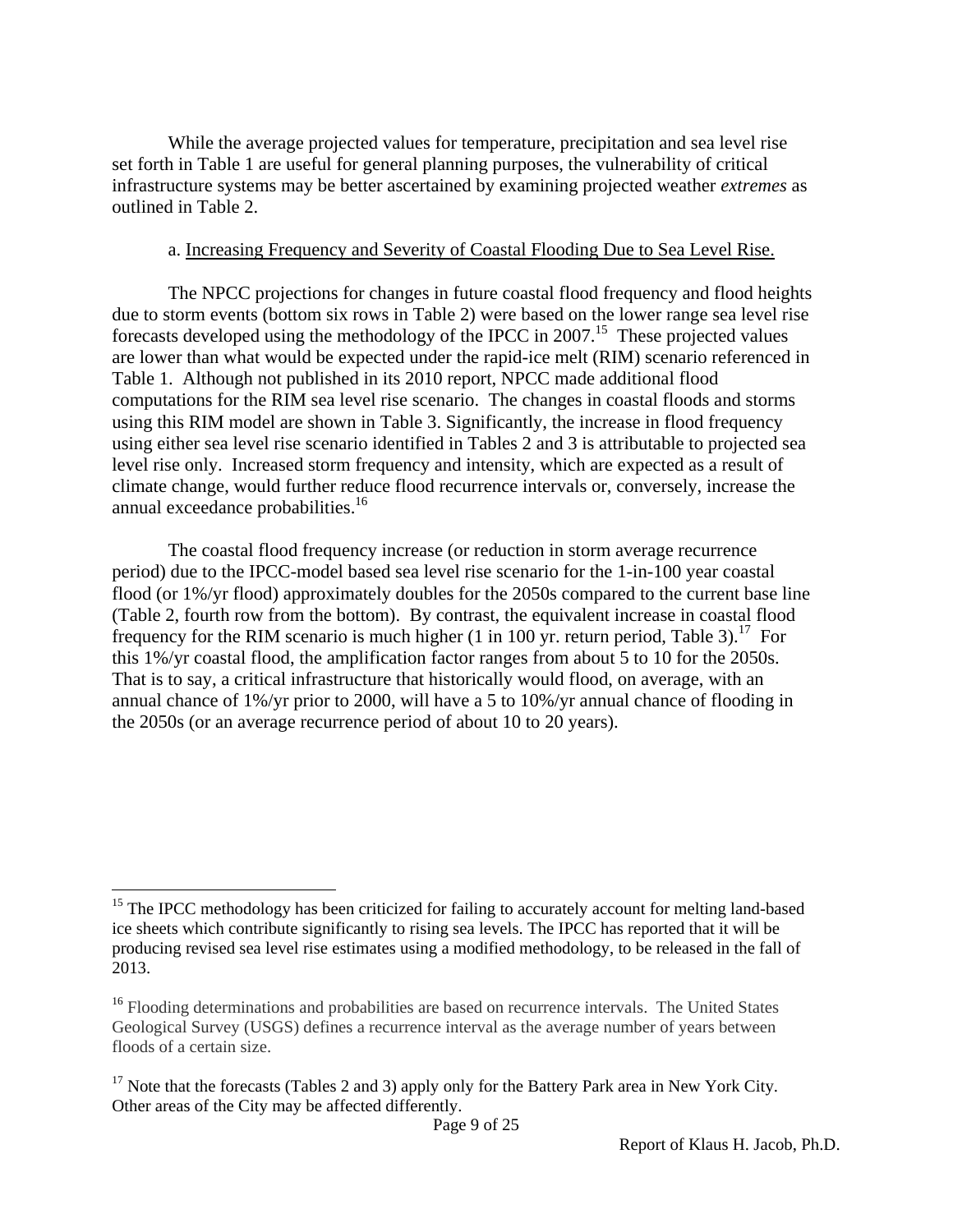#### **TABLE 2.**

#### **Quantitative Changes in Extreme Events**

*Note: Extreme events are characterized by higher uncertainty than mean annual changes. The central range (middle 67% of values from model-based probabilities) across the GCMs and greenhouse gas emissions scenarios is shown. See Appendix B for the full range of values*

|                       | <b>Extreme Event</b>                                                 | <b>Baseline</b><br>$(1971 -$<br>2000) | 2020s                         | 2050s                         | 2080s                            |
|-----------------------|----------------------------------------------------------------------|---------------------------------------|-------------------------------|-------------------------------|----------------------------------|
|                       | # of days/year with maximum<br>temperature exceeding:                |                                       |                               |                               |                                  |
|                       | $90^\circ$ F                                                         | 14                                    | 23 to 29                      | 29 to 45                      | 37 to 64                         |
| <b>Heatwaves</b>      | $100^{\circ}$ F                                                      | $0.4^{1}$                             | $0.6$ to $1$                  | $1$ to $4$                    | $2$ to $9$                       |
| & Cold Events         | # of heat waves/year <sup>2</sup>                                    | $\overline{2}$                        | $3$ to $4$                    | $4$ to 6                      | $5$ to $8$                       |
|                       | Average duration (in days)                                           | 4                                     | $4$ to 5                      | 5                             | 5 to 7                           |
|                       | # of days/year with minimum<br>temperature at or below 32° F:        | 72                                    | 53 to 61                      | 45 to 54                      | 36 to 49                         |
|                       | # of days per year with rainfall<br>exceeding:                       |                                       |                               |                               |                                  |
| <b>Intense</b>        | 1 inch                                                               | 13                                    | 13 to 14                      | 13 to 15                      | 14 to 16                         |
| Precipitation &       | 2 inches                                                             | 3                                     | $3$ to $4$                    | $3$ to $4$                    | 4                                |
| <b>Droughts</b>       | 4 inches                                                             | 0.3                                   | $0.2$ to $0.4$                | $0.3$ to $0.4$                | $0.3$ to $0.5$                   |
|                       | Drought occurs, on average <sup>3</sup>                              | ~once every<br>$100$ yrs              | ~once every<br>$100$ yrs      | ~once every<br>50 to 100 yrs  | ~once every<br>8 to 100 yrs      |
|                       | 1-in-10 yr flood to reoccur, on average                              | ~once every<br>$10$ yrs               | ~once every<br>8 to 10 yrs    | ~once every<br>3 to 6 yrs     | ~once every<br>$1$ to $3$ yrs    |
|                       | Flood heights associated with $1-\text{in-10}$<br>yr flood (in feet) | 6.3                                   | 6.5 to 6.8                    | 7.0 to 7.3                    | 7.4 to 8.2                       |
| <b>Coastal Floods</b> | 1-in-100 yr flood to reoccur, on<br>average                          | ~once every<br>$100$ yrs              | ~once every<br>65 to 80 yrs   | ~once every<br>35 to 55 yrs   | ~once every<br>15 to 35 yrs      |
| & Storms <sup>4</sup> | Flood heights associated with 1-in-100<br>yr flood (in feet)         | 8.6                                   | 8.8 to 9.0                    | 9.2 to 9.6                    | 9.6 to 10.5                      |
|                       | 1-in-500 yr flood to reoccur, on average                             | ~once every<br>500 yrs                | ~once every<br>380 to 450 yrs | ~once every<br>250 to 330 yrs | ~once every<br>120 to 250<br>yrs |
|                       | Flood heights associated with 1-in-500<br>yr flood (in feet)         | 10.7                                  | 10.9 to 11.2                  | 11.4 to 11.7                  | 11.8 to 12.6                     |

<sup>1</sup>. Decimal places shown for values less than 1 (and for all flood heights), although this does not indicate higher precision/certainty. More generally, the high precision and narrow range shown here are due to the fact that these results are model-based. Due to multiple uncertainties, actual values and range are not known to the level of precision shown in this table.

<sup>2</sup>. Defined as three or more consecutive days with maximum temperature exceeding  $90^{\circ}$  F.

<sup>3.</sup> Based on minima of the Palmer Drought Severity Index (PDSI) over any 12 consecutive months. More information on the PDSI and the drought methods in general can be found in Appendix B.

<sup>4.</sup> Does not include the rapid ice-melt scenario.

Source: NPCC 2010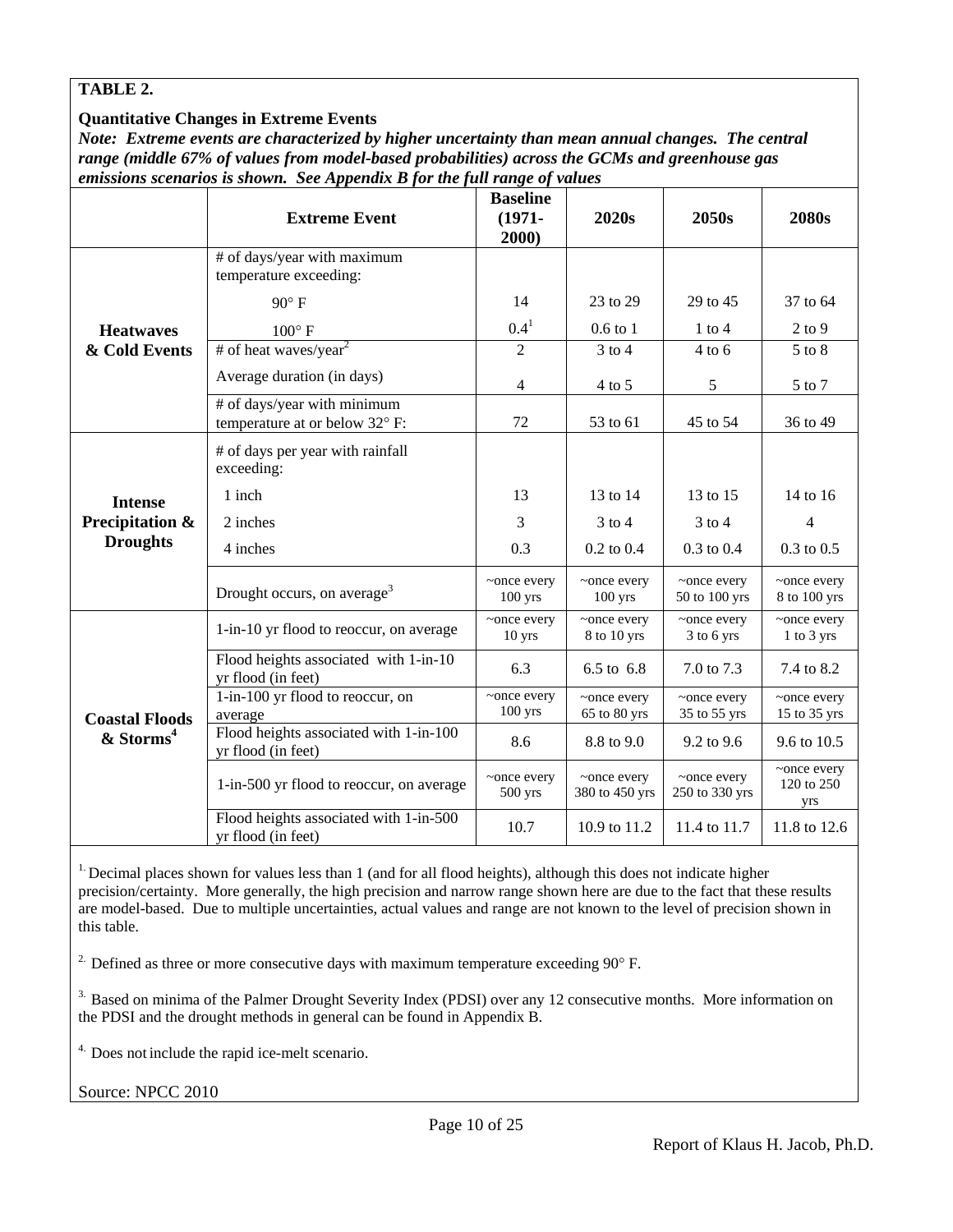| Melt Scenario (RIMS) sea level rise estimates.           |                                          |                 |                           |                 |  |  |
|----------------------------------------------------------|------------------------------------------|-----------------|---------------------------|-----------------|--|--|
| <b>Extreme event</b>                                     | <b>Baseline flood</b><br>$(1971 - 2000)$ | 2020s           | 2050s                     | 2080s           |  |  |
| $1$ -in- $10 \text{ yr}$<br>flood ht, ft                 | $6.3$ ft                                 | 6.7 to 7.1 ft   | 7.9 to 8.7 ft             | 9.7 to 10.9 ft  |  |  |
| 1-in-10 yr return<br><b>Period changes</b><br>to         | 10y                                      | 4.6 to 6.9 y    | $<$ 1 to 2.2 y            | <1 y            |  |  |
| $1$ -in- $100 \text{ yr}$<br>flood ht, ft                | 8.6 ft                                   | 9.0 to 9.4 ft   | 10.2 to $11.0 \text{ ft}$ | 12.0 to 13.2 ft |  |  |
| $1$ -in- $100 \text{ yr}$<br>return period<br>changes to | 100y                                     | 42 to 63 $y$    | 9 to 20.5 y               | 1.1 to $3.4 y$  |  |  |
| $1$ -in-500 yr flood<br>ht, ft                           | $10.74$ ft                               | 11.2 to 11.6 ft | 12.3 to 13.2 ft           | 14.2 to 15.3 ft |  |  |
| $1$ -in-500 yr<br>return period<br>changes to            | 500y                                     | 290 to 375 y    | 72 to 159 y               | 8.8 to 27 y     |  |  |

**TABLE 3: Preliminary estimates of coastal flood heights and frequencies using the Rapid Ice Melt Scenario (RIMS) sea level rise estimates.1** 

<sup>1</sup> Due to incomplete understanding of ice sheet melt dynamics, there are large uncertainties associated with these estimates that must be incorporated into decision-making models for capital expenditures and project prioritization.

Projected sea level rise for the rapid ice melt scenario (*see Horton, et al*., in NPCC 2010 report) for the indicated decades (mean of 2020-2090 etc.) relative to base period (mean of 2000-2004). Flood heights and return periods are for combined nor'easters and hurricanes at high tide, wave setup not included (*Gomitz* in *Rosenzweig* and *Solecki* 2001). Datum is NAVD88.

Source: Center for Climate Systems Research, Columbia University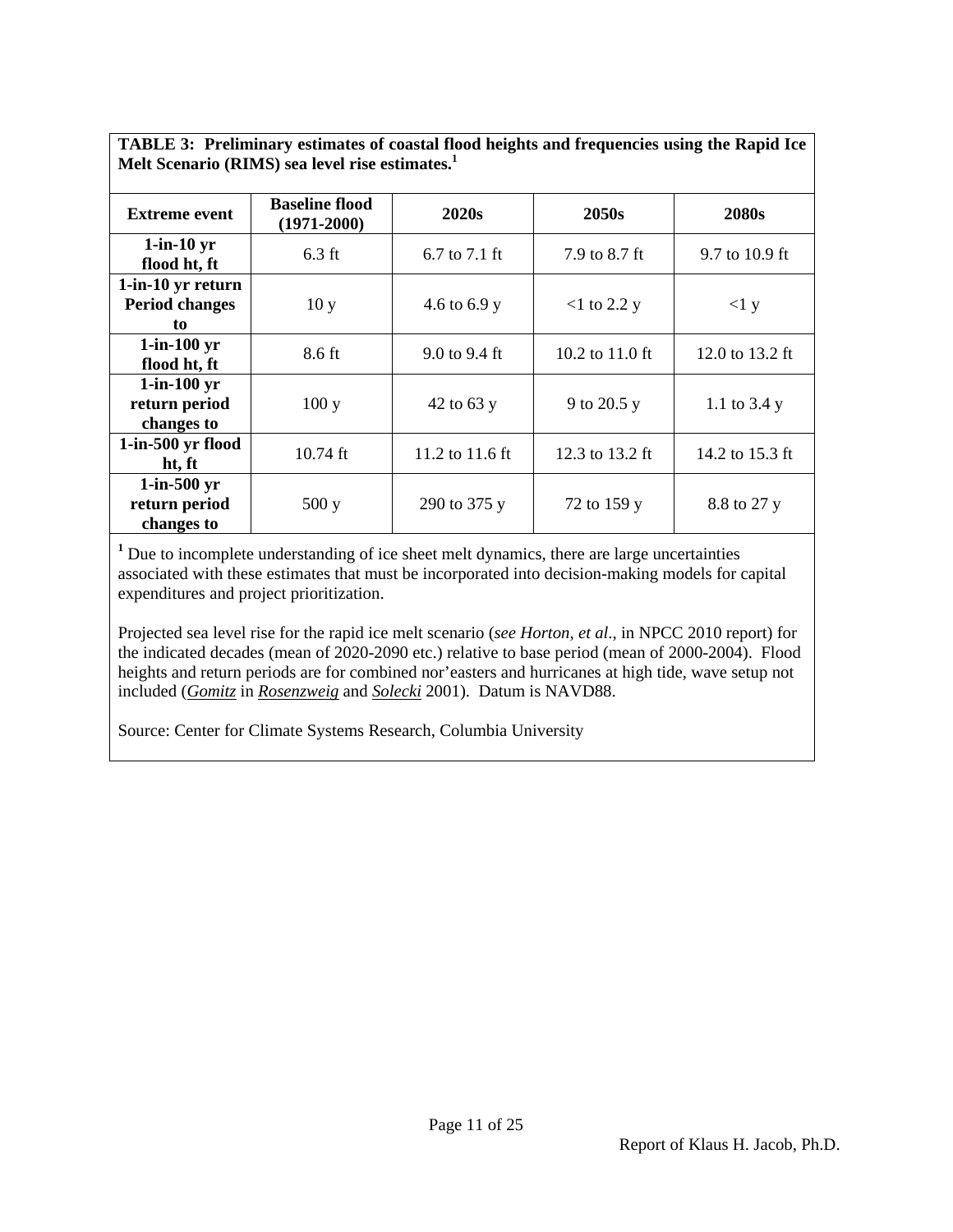Updated Tables 1 and 3 from the NPCC, as part of New York City's post-Sandy Special Initiative for Rebuilding and Resilience (SIRR) may combine the two distinct sea level rise projections into a single new forecast based on new scientific findings and methods. Regardless of which sea level rise forecast is used for future planning, however, one thing is clear: sea level rise exerts a strong influence on coastal flood frequencies and flood heights. These forecasts must therefore be taken into account when planning for flood risk reduction and their consequences for infrastructure services, business continuity, and sustainability in the New York City metropolitan area.

A visualization of how the flood risks in Manhattan and parts of Queens and Brooklyn will increase with sea level rise is shown in Figure 1. It shows the increasing landward reach of the 1%/year FEMA flood zones as defined and mapped pre-2012 (red areas), and how this 1%/year flood zone laterally extends inland for a two foot sea level rise (yellow zone) and fo a four foot sea level rise (green zone). It is expected that NPCC will update such maps for the NYC area in June 2013, using the latest FEMA flood zone maps and the latest NPCC sea level rise projections for the 2020s and 2050s. s<br>
1<br>
.<br>
.<br>
.<br>
.



*Figure 1: Growth of the FEMA 1%/year flood zone (red)* for portions of NYC and its *landward growing extent for a 2ft (yellow) and 4ft (green) sea level rise, respectively. Source: ClimAID, Chapter 9, Jacob et al. (2011).*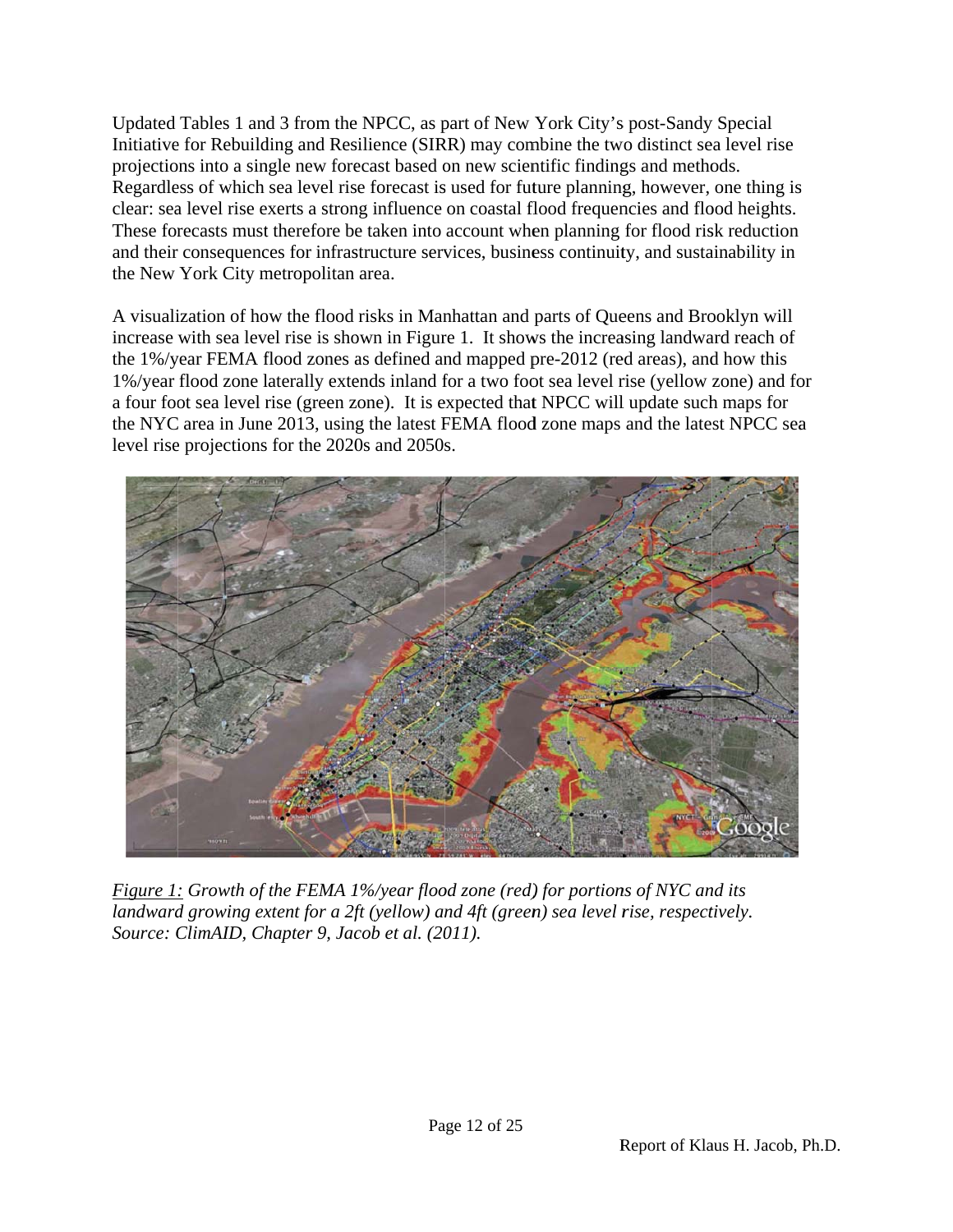

*Figure 2: Increase of the total length of streets in New York City flooded by the 1%/yr flood at sea level elevation in year 2000(left), and with 2ft (center) and 4ft (right) sea level rise. Source: ClimAID, Chapter 9, Jacob et al. (2011).* 

Figure 2 illustrates how flood hazards for New York City streets increase with sea level rise. It depicts the increasing percentage of streets that will be flooded by the 1%/year flood for the pre-2000 base line sea level, and for two foot and four foot sea level rise, respectively. The amount of flooded streets increases from about 1/10 to 1/4 to 1/3 of the total street length in New York City (approximately 8,600 miles). This street level inundation may result in flooding of subgrade and grade level basements and floors, manholes, and electrical installations. Such flooding can result in significant damage and widespread service interruptions unless the equipment and systems are designed to be submersible, raised to higher elevations and/or made resistant to saltwater exposure.

In summary, by the mid-2050s, climate change induced sea level rise could increase the hazard exposure of the built assets of New York City and its infrastructure by factors 3 to 10 (compared to the pre-2000 base line). The expected annualized economic losses may increase by similar multipliers unless the vulnerability of assets and systems is reduced by carefully designed engineering and risk reduction measures.

My assessment focuses largely on the combined effect of sea level rise and coastal storm surge floods. For example, it reveals the risk posed to low-lying areas near the waterfront and, the encroaching threat over time, to areas further inland. There are several other climate change effects to consider, such as the increase in number of days per year wit extreme hot temperatures (Table 2). Such heat waves can increase peak demand for power to satisfy additional needs for air conditioning, stressing the grid's ability to provide sufficient to<br>th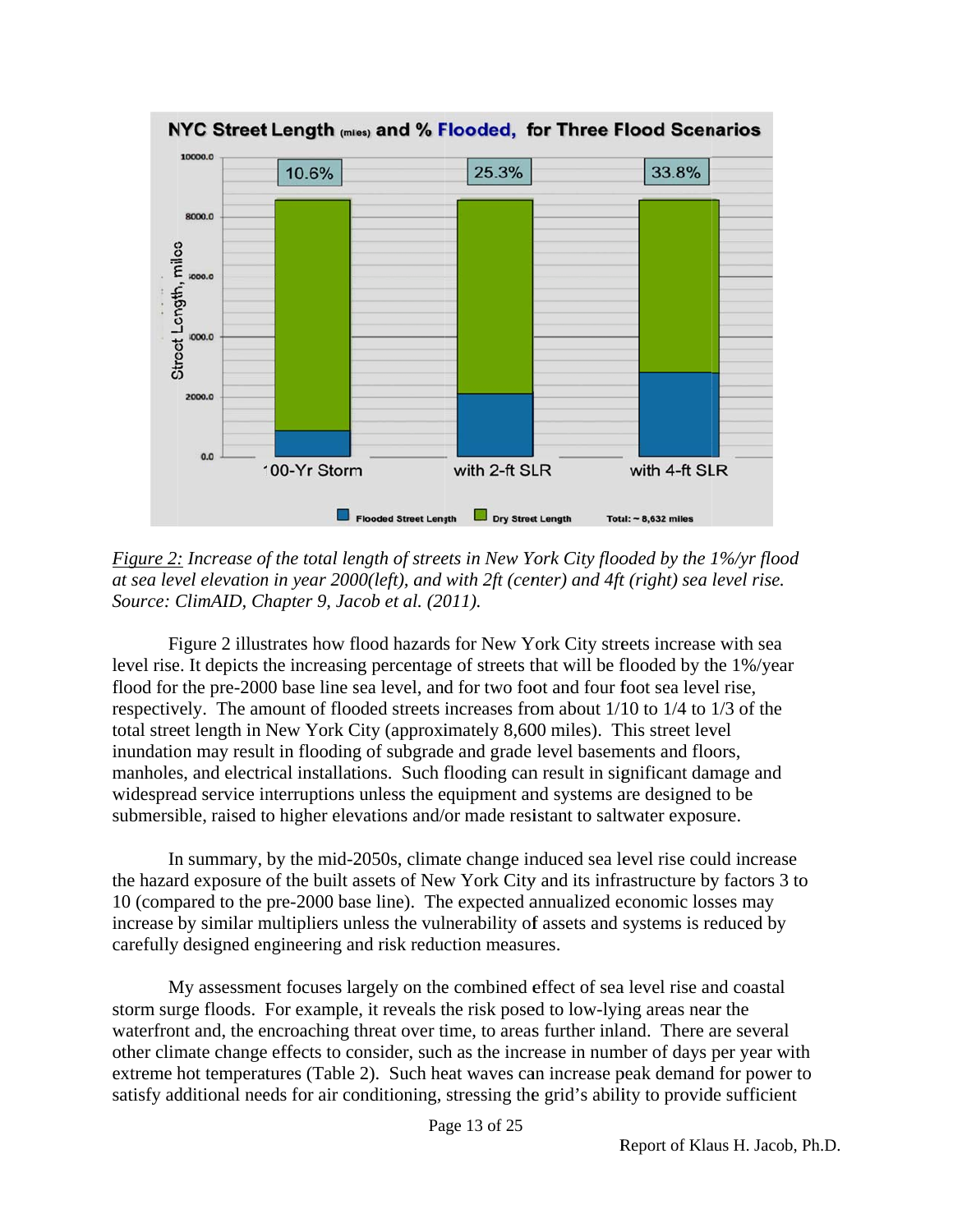power to all customers. Other climate related threats to the power grid may also increase due to change in wind, snow and ice storms, $18$  but the likelihood for these changes are less clear than those related to sea level rise and coastal flood hazards. Utilities will need to continuously track the NPCC or other authoritative climate forecasts to ensure operation and planning decisions are based on the best available information.

## C. Climate-Risks to the Con Edison System

Given the location of Con Edison's critical infrastructure and service territory, current and future coastal flooding associated with sea level rise due to climate change poses serious risks to Con Edison's ability to deliver safe, reliable and cost-efficient service to its customers. As the tables above illustrate, frequency and severity of flooding due to coastal storms is likely to increase manifold over the duration of this century. The projected rate of increased flooding is slow initially (less than a factor of 2 by the mid-2020s) but progresses rapidly in the years 2050s and beyond. Due to the rising risk of damage to infrastructure and service interruptions over the next several decades, Con Edison is faced with a race against time to reduce system vulnerabilities in a cost-effective manner.

# D. Climate Change Adaptation and Coastal Flood Risk Reduction

To adapt to rising sea levels and coastal storm surge risks, there are fundamentally three basic options available: (i) Defend and Protect, (ii) Accommodate, and (iii) Managed Retreat. Although they involve distinct approaches to reducing risk, each of these options require planning, and to a large extent, coordination of public and private resources.

Defend and Protect. This mode of adaptation comes in two forms: as *centralized protection* (for example, a system of storm surge barriers, levees and pumping systems like the New Orleans, LA, system; the Dutch 'Delta' water works; or the London Thames River barriers). It is designed to protect an entire region or estuary from inundation. This centralized version of protection involves largely the public sector, large investments in time and capital, and inter-governmental coordination and integration over many jurisdictions, interests and stakeholders. Time horizons are from one to several decades after commitment to this approach before the centralized protection measure becomes effective, and the measure has a limited life-time of effectiveness because of continued sea level rise. An additional limitation of barriers is that they cannot be closed permanently due to the need for local rivers (*e.g.*, the Hudson, Raritan, Passaic Rivers in the NY/NJ estuary) to drain into the ocean. In the wake of Superstorm Sandy, the U.S. Army Corps of Engineers is conducting a feasibility study for estuary wide protection in the tri-state area that could include barriers. Until this study is completed, no published estimates are available for how long a barrier system could be effective and sustainable. Depending on future rates of sea level rise, a barrier system may function sustainably for one to two centuries.

The second Defend/Protect mode is *decentralized protection* and could be implemented on a neighborhood basis (*e.g.*, block-by-block, street-by-street, or asset-by-

 $\overline{a}$ <sup>18</sup> Jacob et al. (2011), ClimAID Chapter 10.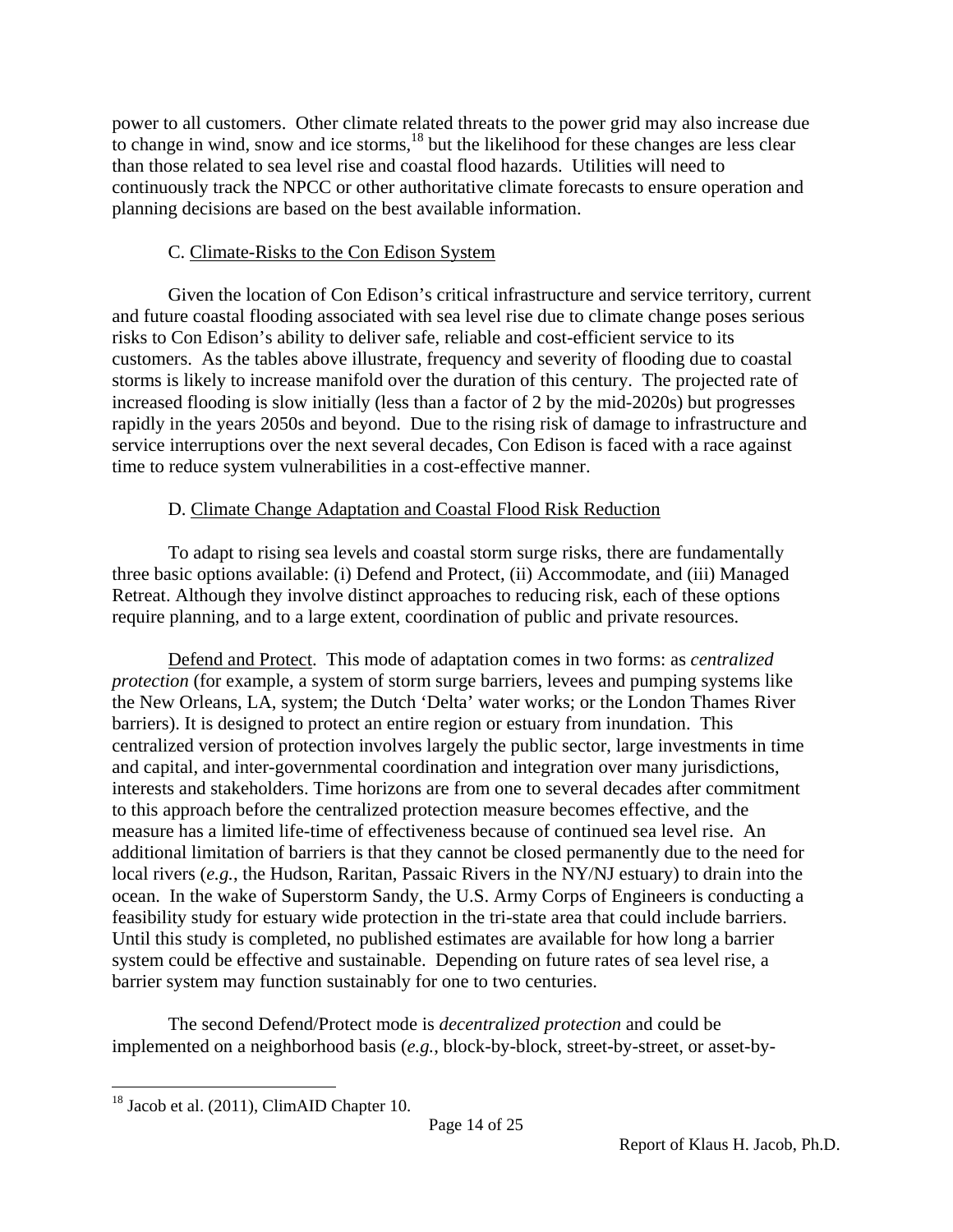asset). For this mode of adaptation, the private sector assumes a larger proportion of the costs as the size of the unit to which the protective measures are applied decreases. One example of this approach is the "HafenCity" project<sup>19</sup> in Hamburg, Germany; it is a publicly guided multi-street-block rejuvenation project with private partners designed to waterproof an entire streetscape in an historic harbor exposed to sea level rise and storm surges.

Accommodate. This second option, to accommodate flood waters, can be designed on various spatial urban scales but in most cases needs implementation on an individual asset scale (unless appropriately combined with the above decentralized defend/protect option). For individual buildings this requires, in FEMA terminology, "wet-proofing," a strategy of allowing water to flood portions of an asset with minimal physical damage while retaining the ability to quickly return to full functionality after the flood waters retreat. This is also referred to as resiliency. This requires all utility connections inside the customer's assets to be either submersible and resistant to salt water corrosion, or installed above minimum flood elevation levels.

Managed Retreat. Managed retreat on an urban scale is a slow, politically unpopular (at least on the short term), and seemingly costly option, but may, over extended periods of time (a hundred or more years), be the safest and most cost-beneficial option. It only is possible where areas with sufficiently high topography are available or can be made available over time by rezoning for appropriate densities. New York City, in contrast to New Orleans, Miami, or Rotterdam has the benefit of areas with high topography that, due to sea level rise, sooner or later will see the need for densification, while some low-lying areas with low or modest asset investment density may see a thinning out of asset densities over time. On an individual asset basis, such as for a utility, managed retreat can be in two forms: *laterally* moving assets to higher ground, if available, or *vertically* raising assets in place to higher elevations by an engineered solution.

While the above approaches of mitigating and adapting to flood risk are available to a utility provider like Con Edison in varying degrees, a utility's need to physically connect to its customers, where ever they are located, requires consideration of customers' decisions as to whether they will defend/protect their individual assets, accommodate or vertically retreat (elevate assets) from flood waters.

 $\overline{a}$ 

<sup>&</sup>lt;sup>19</sup> http://www.hafencity.com/en/overview.html and http://www.hafencity.com/en/overview/factsfigures.html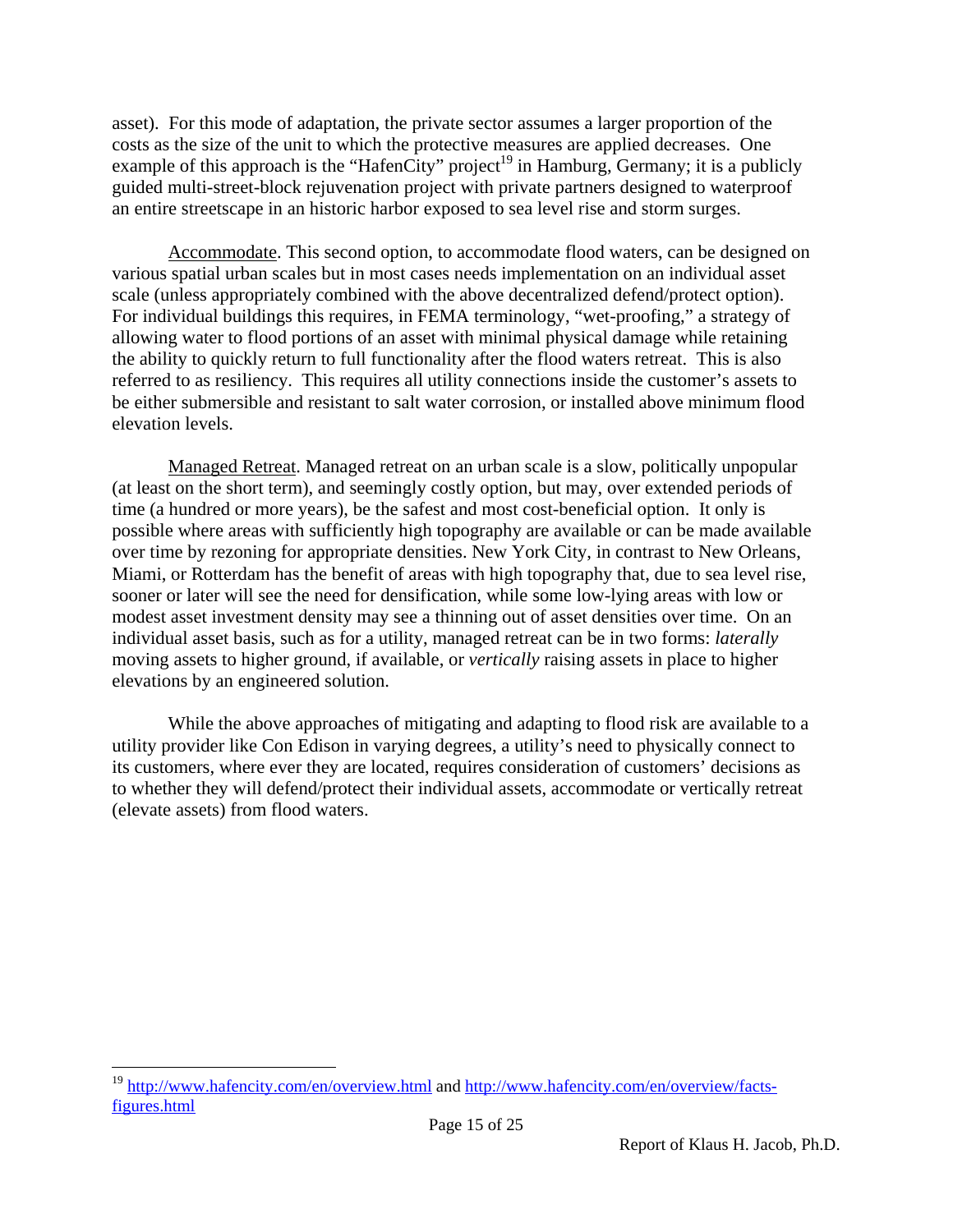### E. Con Edison's Storm Hardening Proposal

*"It's clear that weather patterns are changing. Severe storms are becoming more frequent and destructive. In August 2011, Hurricane Irene knocked nearly 204,000 Con Edison customers out of service. At the time, that was the largest storm-related outage in our long history. Just 14 months later, Superstorm Sandy knocked five times as many customers out of service." – Excerpt, Con Edison 2013 Rate Case Q&A20* 

Con Edison has proposed to invest approximately \$1 billion in hardening measures because it is all too well aware that the increasing frequency and intensity of storms pose significant risks to its infrastructure and system reliability.<sup>21</sup> Con Edison has acknowledged that Superstorm Sandy was the most damaging storm to hit the Company in its 120 year history, resulting in approximately 1,115,000 customer outages in its electric system.<sup>22</sup> Even prior to Sandy, the Company had begun to implement initiatives to harden its system against extreme storm and flood events.<sup>23</sup> Con Edison now proposes to continue and expand its hardening program over the next three years. $^{24}$ 

According to Company filings, a corporate System Design Task Force was established in December 2012 to develop and recommend both short and long-term hardening initiatives and system design changes that would mitigate the impacts of future

http://documents.dps.ny.gov/public/Common/ViewDoc.aspx?DocRefId={347A2FB6-6DAF-40F4- BE6C-501B2171A87A}

 $^{23}$  EIOPT, p. 15.

 $24$  Id., pp. 22-42.

 $\overline{a}$ <sup>20</sup> http://www.coned.com/documents/2013-rate-filings/2013-rate-case-qa.pdf

 $^{21}$  In its 2013 Corporate Coastal Storm Plan (CCSP), Con Edison states that the Company: "faces a variety of threats to providing reliable service to its customers, including natural hazards such as storms. Under certain conditions, a significant coastal storm can cause large-scale and wide-spread disruptions to our customers throughout the region, and can impact our energy system infrastructure and facilities". CCSP p. 3. The CCSP is accessible at:

<sup>&</sup>lt;sup>22</sup> Electric Infrastructure and Operations Panel Testimony (EIOPT), pp. 14-15; accessible at http://documents.dps.ny.gov/public/Common/ViewDoc.aspx?DocRefId={A3EFED44-5E61-42B6- 9348-7AB59BAA8CB5}. The vast majority of service outages was due to flooding and associated salt water corrosion of equipment. According to the January 11, 2013 Con Edison Part 105 Report to PSC on Sandy Preparation and System Restoration, "Sandy's relentless winds and unprecedented storm surge caused damage across the region unlike anything we've ever seen. Catastrophic flooding and corrosive salt water destroyed electrical equipment and downed trees ravaged our overhead system, making repairs difficult and time-consuming." Report, p. 2. The report is accessible at http://documents.dps.ny.gov/public/Common/ViewDoc.aspx?DocRefId={2D1BF3D9-95DC-4C2D-9F24-6DE65926275B}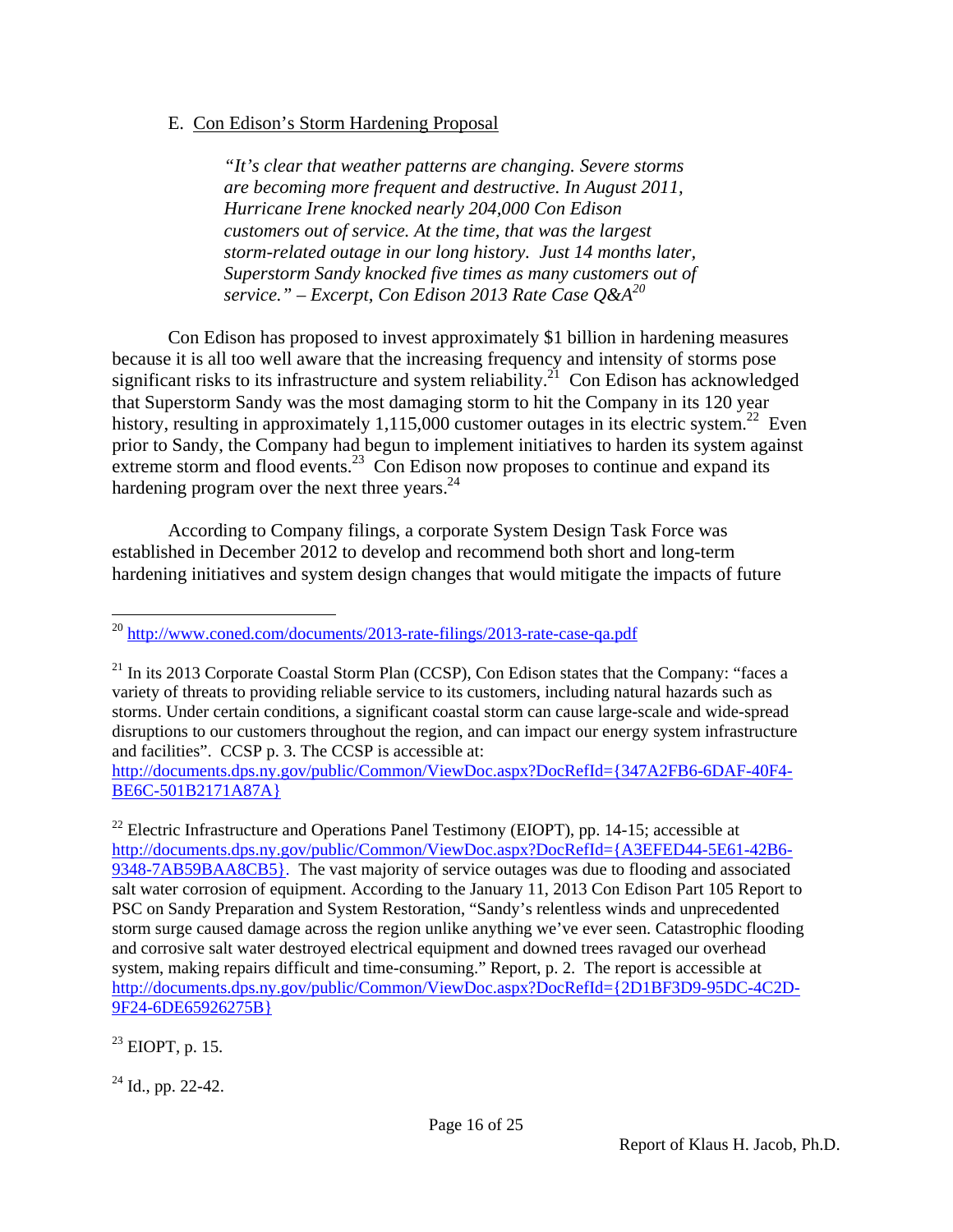weather-related events, such as the damage which resulted from flooding and high winds during Superstorm Sandy.<sup>25</sup> Proposed initiatives include a range of flood prevention measures at power generation facilities, transmission substations, area substations and unit substations. For example, to protect vulnerable equipment from flood waters, the Company has proposed elevation of pumps, relays, control panels and control rooms, and emergency diesel generators, together with enhanced sealing of connection and termination points. Further measures include installing flood barriers, watertight doors, sluice gates, and flood pumps to prevent the migration of water into stations. To address flooding concerns for its distribution system and customer facilities, which include damage to non-submersible installations and stray voltage, Con Edison has proposed among other things, relocation of equipment to higher elevations, installing barriers and pumps, and development of submersible equipment. Also proposed is reconfiguring network boundaries to align with hurricane flood impact areas and sectionalizing switches to facilitate isolation of a network to minimize outages in the event of a preventive shutdown. Enhancements to the Company's electric transmission system and generation facilities have also been proposed. These include physical flood barriers around the perimeter of facilities, elevation of critical equipment, and increased use of fiber-optic based salt water-resistant equipment. The Company intends to implement these and other measures in two phases: the immediate hardening phase, beginning June 2013, and the second, full hardening phase over the next three years, ending in 2016. Con Edison's specific proposals to harden its electric system are discussed in greater detail in the Electric Infrastructure and Operations Panel's Exhibit IIP-6 and March 25, 2013 Revised Exhibit IIP-6.<sup>26</sup>

While the Company's list of hardening proposals is extensive, the design basis for the proposals do not appear to take into consideration increased coastal flooding risk due to rising sea levels. For example, the Company has indicated in its March 25, 2013 update that the design standard for its proposed area and transmission station upgrades is: "based on the flood levels considered and anticipated by the Company under the 'Immediate Storm Hardening' phase, which considers the higher of the (1) observed Sandy level at each of the facilities, (2) the 2010 Category I levels as predicted by the National Weather Service's  $SLOSH<sup>27</sup>$  Maps, and (3) the 2007 FEMA Maps.<sup>28</sup> The Company is designing (as a

 $25$  Id., pp. 21-29.

 $\overline{a}$ 

 $^{26}$  Id., p. 36. EIOPT Exhibit IIP-6 is accessible at http://documents.dps.ny.gov/public/Common/ViewDoc.aspx?DocRefId={1BA71027-19F1-4DB4- 8F83-F8629C717721}.

Page 17 of 25  $27$  SLOSH stands for Sea, Lake, and Overland Surge from Hurricanes. It is a computer model developed by the National Weather Service (NWS) to estimate storm surge heights associated with a particular storm category, storm track and wind field of a forecast hurricane. It can be used to estimate the potential flooding from storm surge for a given location from an approaching hurricane. Accuracy for the SLOSH model is generally within plus or minus 20% of the actual peak storm surge. When large ensembles of historical, hypothetical or predicted storms with different tracks, wind fields and forward-speed are computed by multiple SLOSH computer runs, SLOSH maps produce, for any given shore location, the maximum surge height from all SLOSH runs for hurricanes of a given category. But one cannot directly assign probabilities to the SLOSH map surge elevations. Other procedures are required to achieve probabilistic surge elevations. SLOSH maps provide some general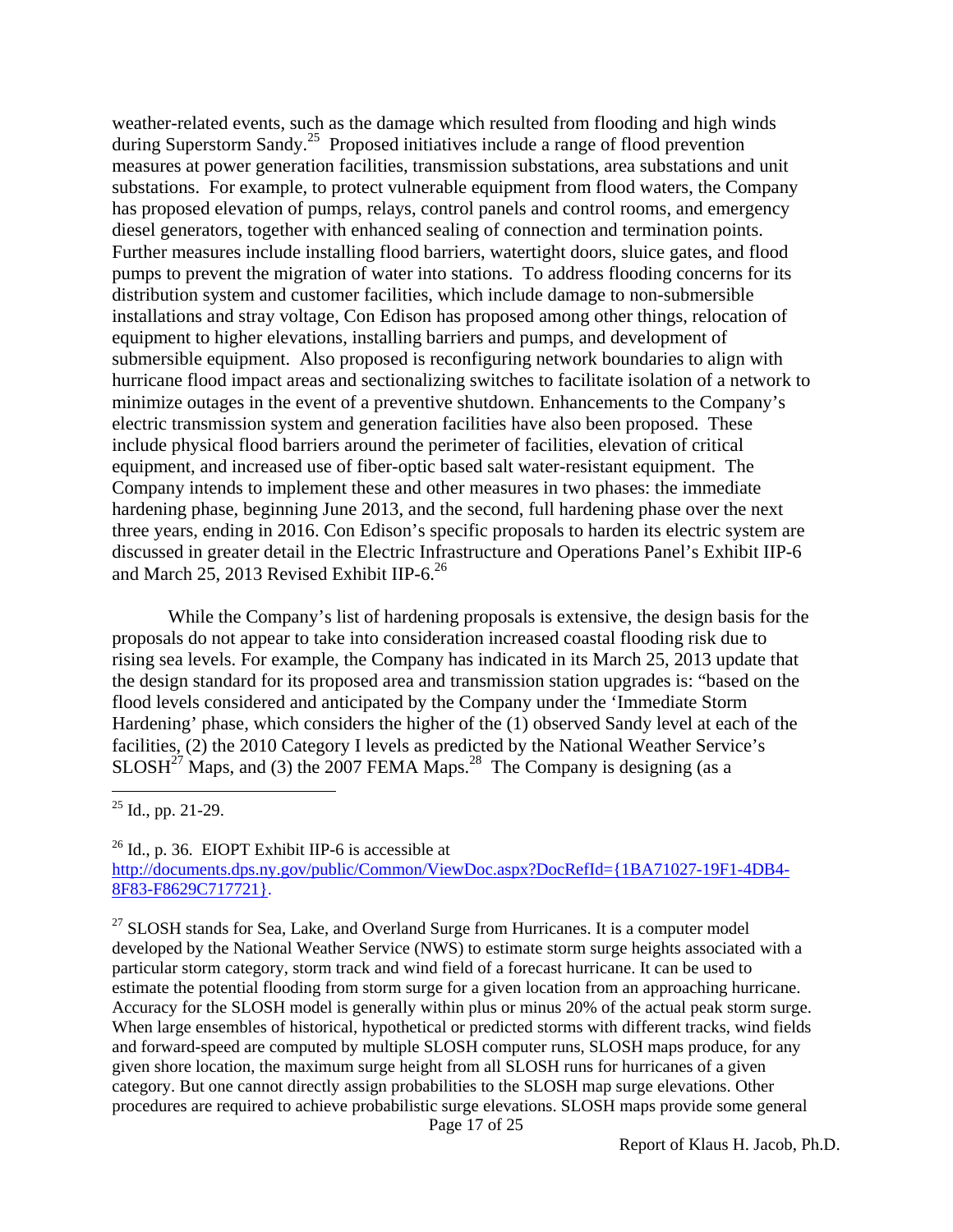minimum) to the higher of these 3 levels."<sup>29</sup> Notably lacking is any reference to free-board or extra margin of safety to be added to the design minimum to account for rising seas or storms more powerful than Sandy.

Elsewhere, in what appears to be a post-Sandy analysis of flood protection approaches by its System Design Task Force 30 Con Edison considers the addition of freeboard to its flood elevation design benchmarks. According to this document, the factors the Task Force considered to determine its design basis consisted of the higher of: 1) Observed Sandy flood levels; 2) Base Flood Elevations (2007 FEMA map) **+ 2 feet**  (emphasis added); 3) Con Edison Flood Control Design, and 4) 2010 SLOSH maps for a Category 1 hurricane. To the extent Con Edison is basing its design standard in part on FEMA base flood elevations (BFEs), it is unclear whether the Company is considering adding freeboard as referenced in the Task Force document.<sup>31</sup>

The Task Force apparently also developed design flood elevations for various facilities based on SLOSH maps for a Category 2 hurricane but excluded them as criteria for final flood design consideration. No explanation was given for this decision, even though the Company itself acknowledges that Category 1 and 2 hurricanes affect the region once every 19 years and the effects of such storms would be "devastating" to the Company's southerly networks in Brooklyn and Queens, as well as those in Manhattan.<sup>32</sup>

guidance, for instance have been used by emergency services for evacuation planning, but generally are not used for design and construction or code purposes. For more details see for instance: http://slosh.nws.noaa.gov/sloshPub/pubs/Vol-33-Nu1-Glahn.pdf

 $^{28}$  Also referred to as a FIRM.

 $\overline{a}$ 

 $29$  EIOPT, Revised Exhibit IIP-6, p. 94.

<sup>30</sup> Con Edison System Design Task Force, "Central Engineering Flood Protection Approaches and Control Level Determination for Generating Station and Substation Facilities – Immediate Hardening Measures to be completed by Hurricane Season of 2013 (Draft)," provided by Con Edison in response to New York City Interrogatory No. 181.

 $31$  Not only is it unclear which flood elevation benchmarks Con Edison is proposing to use for its storm hardening measures, but it also appears that Con Edison's approach to storm surge is inconsistent with the storm hardening the company requires of some of its customers. In its January 11, 2013 Part 105 report, the Company states that after Hurricane Katrina (August 2005) it has required that "all new distribution transformer installations at large customer facilities within a Category 3 Hurricane storm surge zone" either be "submersible designs when equipment is installed in the sidewalk at street level" or in "interior transmission vault structures at the second floor or higher" if the equipment is non-submersible (Con Edison Part 105 Report, p. 19). Con Edison points to IKEA in Brooklyn, Goldman Sachs headquarters in Battery Park City in Manhattan, and the Hunters Point Development in Queens as completed projects built to its Category 3 Hurricane storm surge zone design standard. (*Id.*, p. 20). In effect, the Company seems to require certain customers to prepare for a Category 3 hurricane storm surge but itself prepares for only a Category 1 hurricane storm surge.

<sup>32</sup> EIOPT, Revised Exhibit IIP-6, p. 178.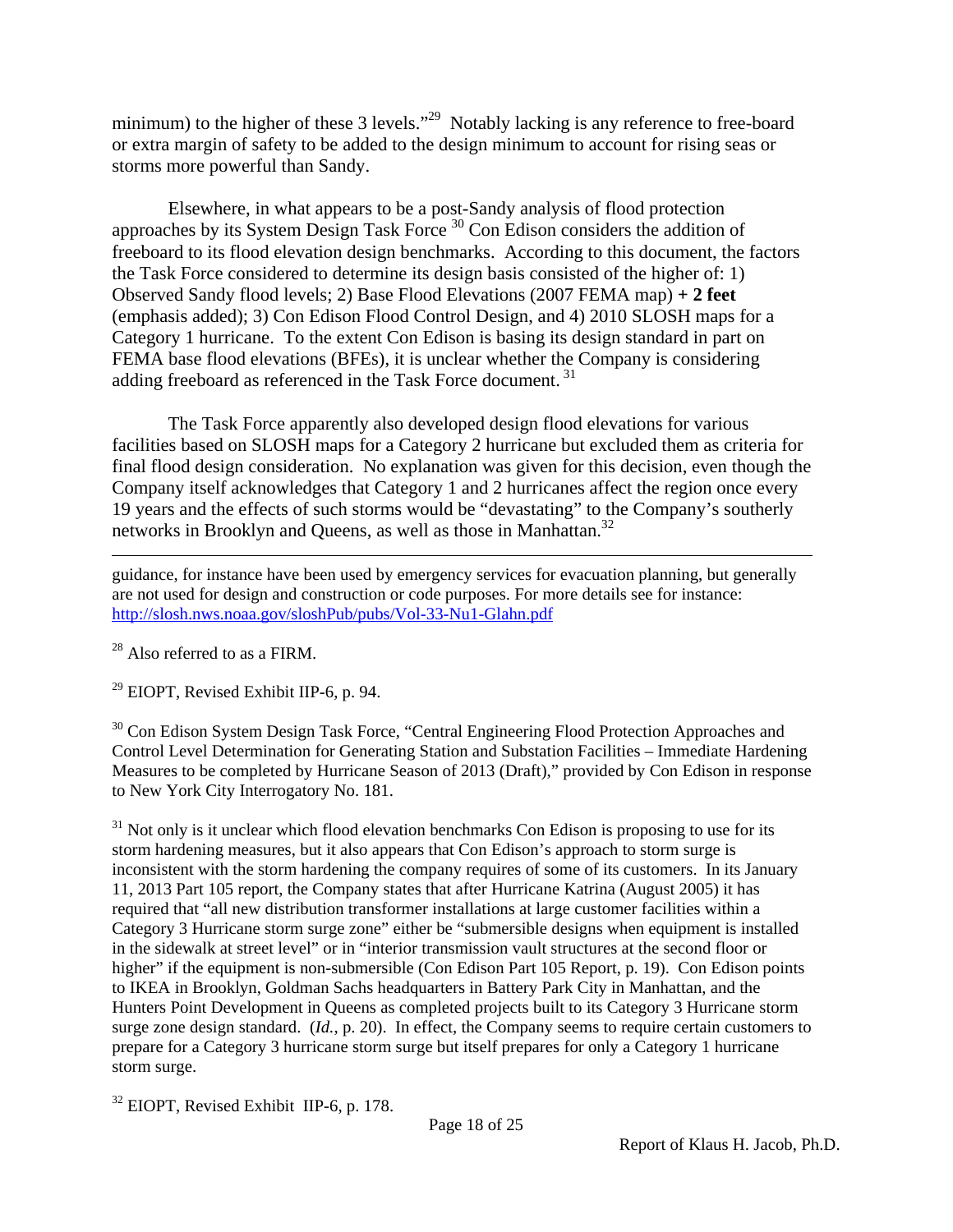Regardless of whether Con Edison considers FEMA BFEs with or without a 2-foot freeboard, or a Category 1 or 2 hurricane, the fact of rising sea levels has been entirely ignored. This omission is critical, since the FEMA and SLOSH maps relied upon by the Company as flood elevation benchmarks also do not incorporate rising sea levels.

Con Edison's reliance on the observed flood levels during Superstorm Sandy, together with FEMA and SLOSH maps, for establishing flood design standards engenders significant risk. Using Sandy flood levels as a benchmark for system enhancements reflects a deterministic approach which relies exclusively on past experience. However, if anything, Sandy has shown that history is a poor predictor of the future. Reliance on observed water levels from a single storm is an overly simplistic means of setting a design standard, is unlikely to be efficacious, and is inconsistent with standard probability-based risk management principles and best practices.

Similarly, designing to base flood elevations on FIRMs -- particularly outdated, 2007 FIRMs -- may not sufficiently protect against increasing flood risks. As discussed earlier, ABFEs are now available with more up to date information as to current flooding hazards for the New York City area. SLOSH maps do not adequately account for near-shore wave dynamics and run-up, significant considerations along a coast line such as New York City's. Most importantly, neither FEMA maps nor SLOSH maps account for future sea level rise.

Con Edison has by and large presented a single-option for each of its storm hardening/mitigation measures without explaining what risk levels it is guarding against, and what the costs and benefits would be if other options were pursued and implemented. Rather, Con Edison should evaluate multiple alternative adaptations to current and future flood hazards to optimize cost effectiveness, technical feasibility, and long-term sustainability. Providing information about the various incremental costs associated with constructing a storm surge barrier at different heights, for example, would allow the Company and the PSC to identify the incremental cost associated with increasing margins of safety.

Although the evolving nature of climate-related risk poses planning challenges, it is not a basis for lack of foresight and action.<sup>33</sup> Indeed, the benefits of a well-planned mitigation or adaptation strategy can far exceed the costs. In one celebrated example of a wise investment in flood mitigation, FEMA issued a grant to the coastal town of Freeport, New York to regrade and raise streets well above the base flood elevation. While the total cost of the project was \$2.76 million, the benefits from reducing the town's flood risk was estimated to be \$6.52 million.<sup>34</sup> In another example of prudent planning, the designers of the

 $\overline{a}$ 

Page 19 of 25 <sup>34</sup> Major et al. (2011), "Mainstreaming Climate Change Adaptation Strategies into New York State Department of Transportation's Operations. Final Report, October 31, 2011. https://www.dot.ny.gov/divisions/engineering/technical-services/trans-r-and-d-repository/C-08- 09\_synthesisfinalReport1.pdf , citing Multihazard Mitigation Council, 2005, p. 107*. Natural Hazard Mitigation Saves: An Independent Study to Assess the Future Savings from Mitigation Activities*, vol.

 $33$  Smith and Stern (2013).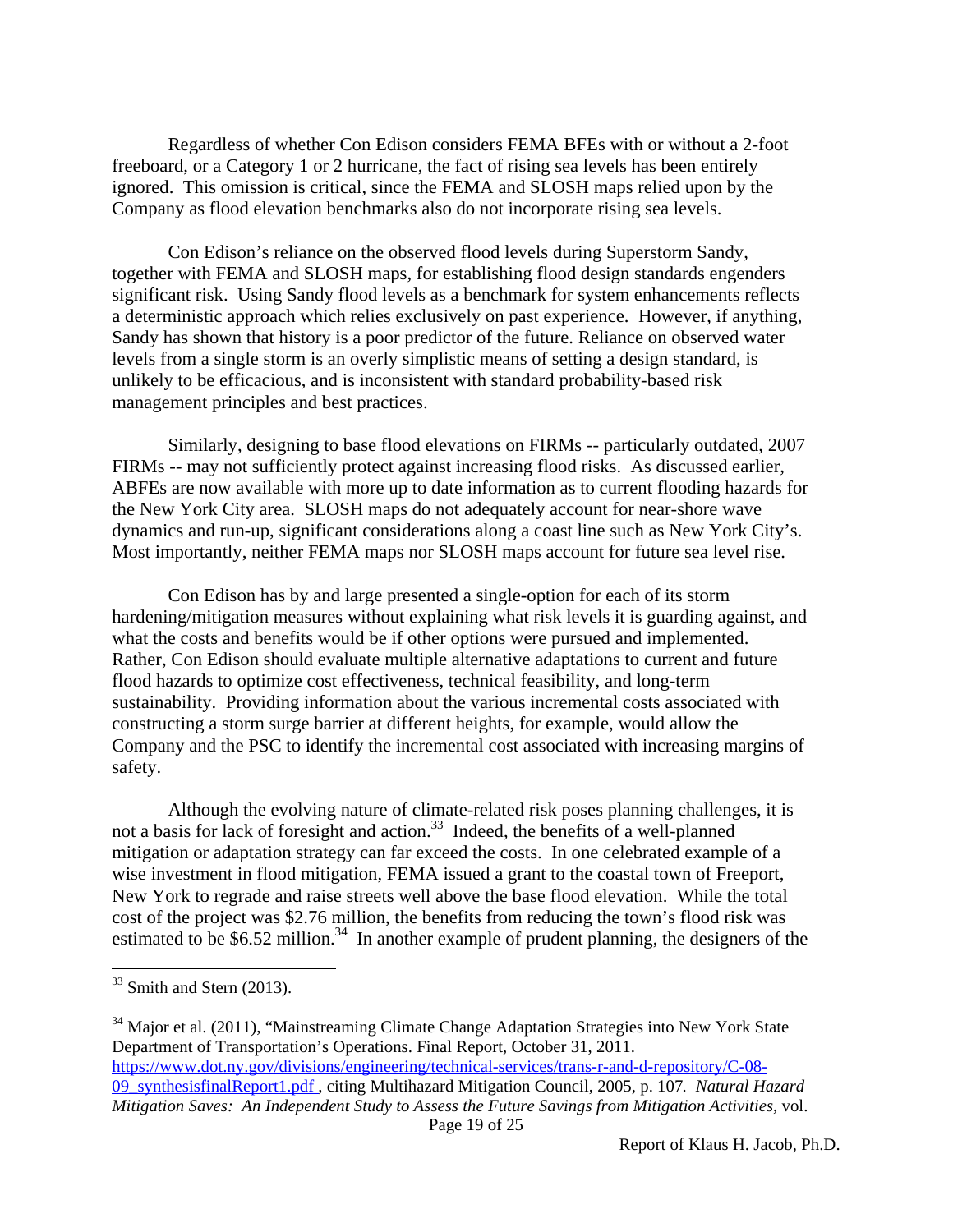Confederation Bridge, which links Prince Edward Island and New Brunswick, Canada, made the bridge "one meter higher than it would otherwise have been" in order to accommodate rising sea levels.<sup>35</sup>

Given that Con Edison's proposal involves hardening of assets to a standard with undefined safety margins against future sea level rise, or against storms potentially stronger than Sandy, the question arises: are Con Edison's measures safe enough, and for what criticality of asset? Why does Con Edison fail to account for sea level rise in its flood design parameters even though data regarding rising sea levels and its anticipated impacts have been widely available to the public? Why does Con Edison reject from consideration FEMA's February 2013 ABFEs, pending the establishment of a "consistent design basis" by "all affected utilities, agencies and other organizations which have a direct impact on the steam and electric infrastructure"?<sup>36</sup> Flood maps, building codes and industrial codes can, and will, change over time and Con Edison must, at a minimum, keep abreast of such changes. But since these codes are not yet updated to take into account rising sea levels, Con Edison's internal design programs need to factor in rising sea levels now, and do so with a long-term vision.

Effective management of climate-related risk requires that the Company evaluate potential mitigation options in the context of climate risks over various time horizons (*e.g.*, to a 2050-time horizon), for a range of hazard probabilities (*e.g.*, 1%/yr vs. 0.2%/year flood probability), and the expected life span, cost, and criticality of the assets to be protected. In assessing criticality, the Company should consider both the criticality and value of its own assets, as well as the criticality to the public (*e.g.*, service to hospitals, emergency services, financial markets, etc.). Although the Company's own "enterprise risk management" and "capital project optimization" processes $^{37}$  call for thorough assessments of risks and benefits using quantitative methods, because of Con Edison's failure to incorporate future climate risks and perform cost benefit analyses, it does not appear that Con Edison has done so for its storm hardening proposals.

### **III. Conclusion**

1

Con Edison has proposed a series of storm hardening and other measures to protect its system against damage due to future storms and to increase system resiliency. However, Con Edison has failed to engage in a robust evaluation of the full range of climate-related risks and potential risk mitigation/adaptation measures. More specifically, by failing to consider

37 EIOPT, pp. 54-57.

<sup>2:</sup> Study Documentation. Washington DC: National Institute of Building Sciences.

<sup>&</sup>lt;sup>35</sup> Major et al. (2011), citing Titus, J., "Does Sea Level Rise Matter to Transportation Along the Atlantic Coast?" in United States Department of Transportation Center for Climate Change and Environmental Forecasting, 2002, *The Potential Impacts of Climate Change on Transportation*. Federal Research Partnership Workshop Summary and Discussion Papers, p. 141.

<sup>&</sup>lt;sup>36</sup> EIOPT, Revised Exhibit IIP-6, p. 95.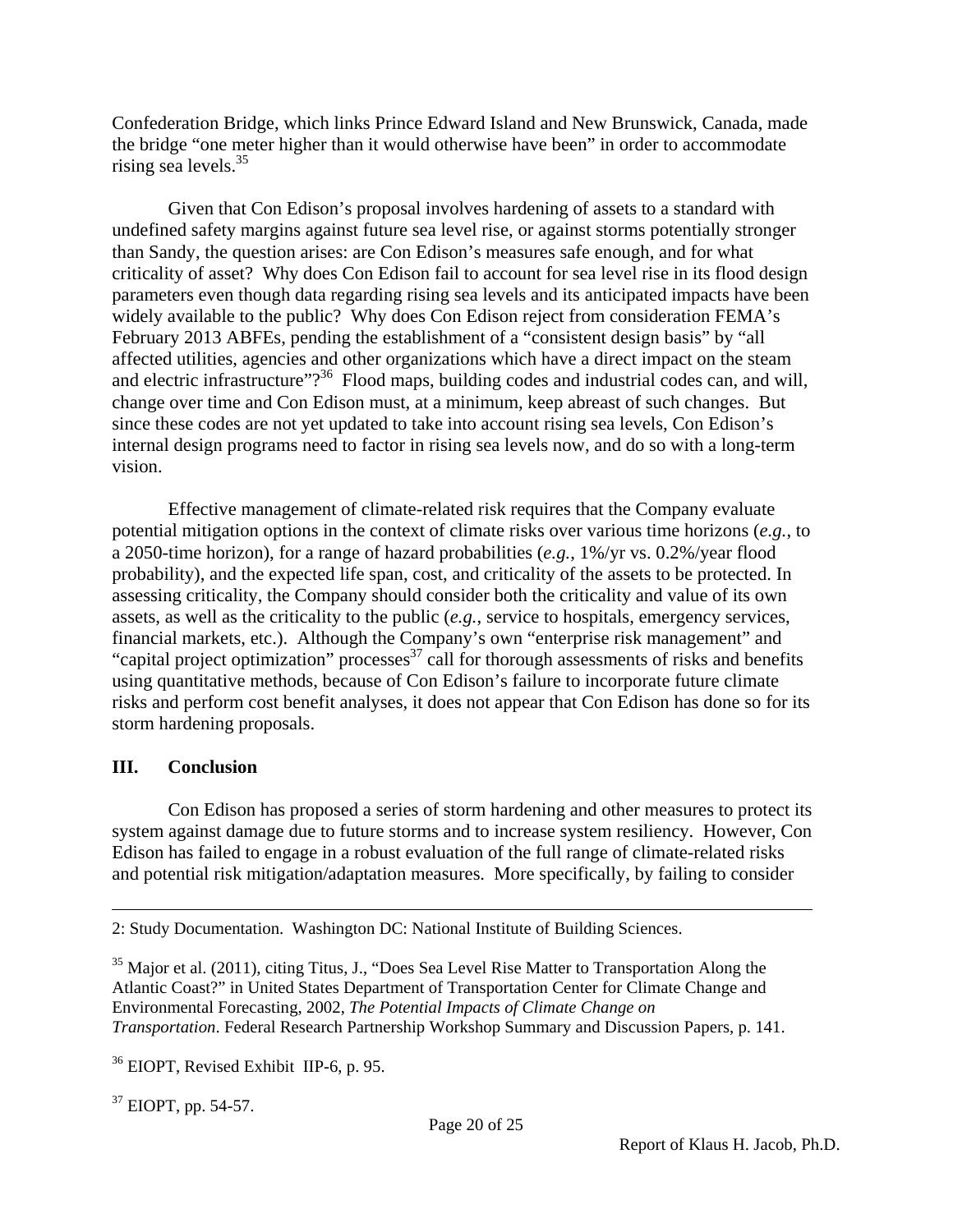recent data and reports regarding rising sea levels and their potential to significantly increase coastal flooding, Con Edison has ignored available information essential to identifying risk to a vast segment of its critical infrastructure. Moreover, the company's proposals detail specific storm hardening measures but fail to identify alternative design/retrofit options and their cost effectiveness.

Based on my professional experience as a disaster risk management expert, it is my opinion that in order to ensure Con Edison's investment in future storm hardening efforts are prudent and cost-effective, the PSC should require that Con Edison develop and employ a comprehensive and transparent risk management strategy that sufficiently takes into account current and forecast climate change impacts for the NYC metropolitan area, including increased coastal flooding due to rising sea levels. The PSC should further require that such management strategy identify and evaluate the costs and benefits of proposed mitigation and adaption measures and of alternatives not only to itself, but also to its customers and for the public at large.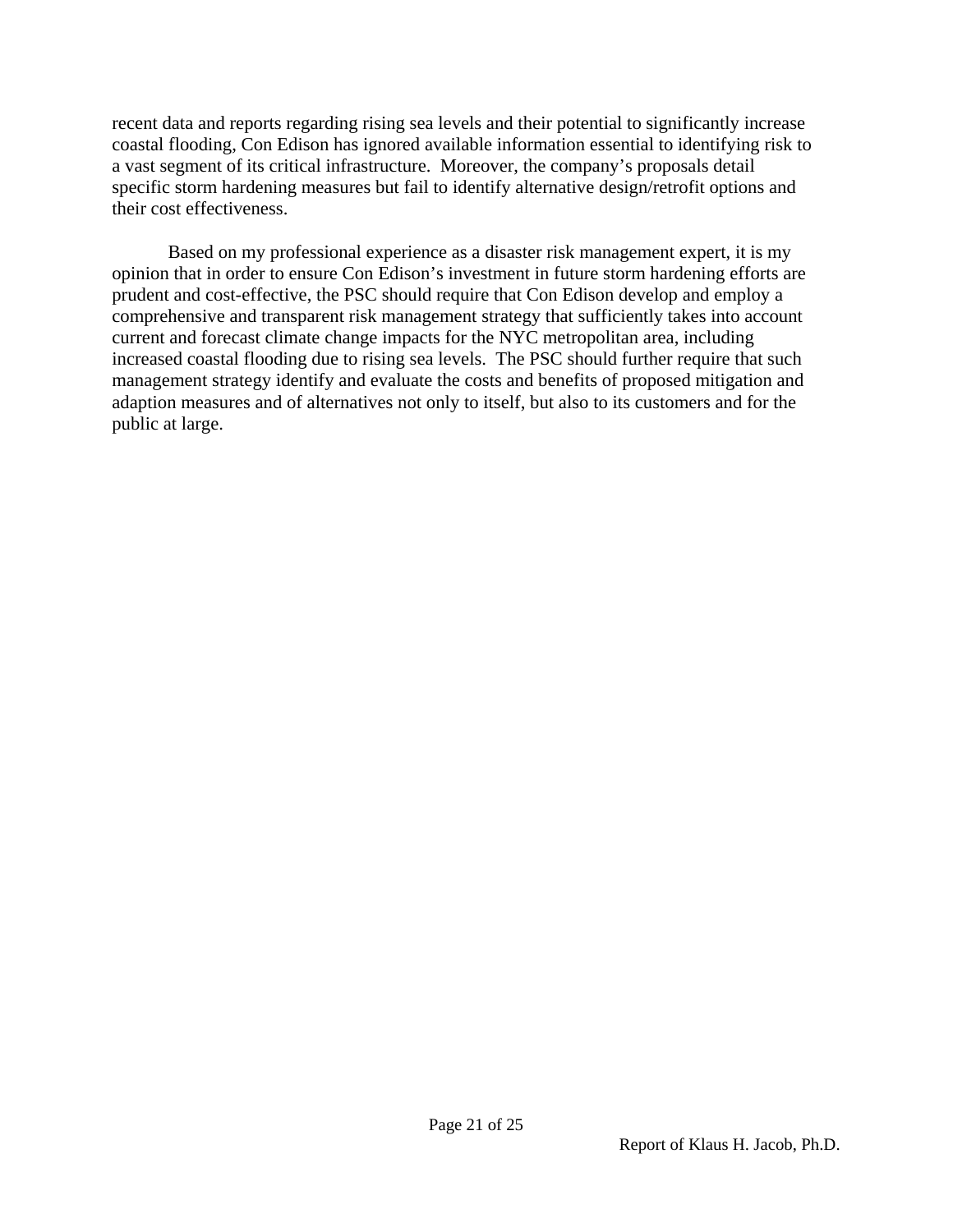### **IV. Principal References and Resources**

- ClimAID (2011). NYSERDA Report No. 11-18. Responding to Climate Change in New York State: The ClimAID Integrated Assessment for Effective Climate Change Adaptation. *Also referred to as* Rosenzweig et al. (2011) [see below], *available at* http://www.nyserda.ny.gov/climaid
- Gornitz, V. (2001). Sea Level Rise and Coasts. Chpt. 3, pp. 19-46, in Rosenzweig and Solecki (2001), *available at* http://metroeast\_climate.ciesin.columbia.edu/reports/coasts.pdf
- Horton, R.M., V. Gornitz, D.A. Bader, A.C. Ruane, R. Goldberg, and C. Rosenzweig (2011). Climate hazard assessment for stakeholder adaptation planning in New York City; J. Appl. Meteorol. Climatology, 50: 2247-2266.
- Horton, R. et al. (2010). Climate Risk Information, Appendix to Climate Change Adaptation in New York City: Building a Risk Management Response, New York City Panel on Climate Change 2010 Report. *Annals of the New York Academy of Sciences*, 1196: 147-228. *Also referred to as* NPCC 2010 [see below]. Appendix *available at* http://onlinelibrary.wiley.com/doi/10.1111/j.1749-6632.2010.05323.x/pdf; full NPCC 2010 Report *available at* http://onlinelibrary.wiley.com/doi/10.1111/j.1749- 6632.2010.05323.x/pdf.
- Intergovernmental Panel on Climate Change (IPCC) (2012). Managing the Risks of Extreme Events and Disasters to Advance Climate Change Adaptation. A Special Report of Working Groups I and II of the Intergovernmental Panel on Climate Change [Field, C.B., V. Barros, T.F. Stocker, D. Qin, D.J. Dokken, K.L. Ebi, M.D. Mastrandrea, K.J. Mach, G.-K. Plattner, S.K. Allen, M. Tignor, and P.M. Midgley (eds.)]. Cambridge University Press, Cambridge, UK, and New York, NY, USA, 582 pp. *Available at* http://www.ipcc.ch/ and http://ipcc-wg2.gov/SREX/
- Jacob, K.H. et al. (2011). Transportation, Chapter 9 and Telecommunication, Chapter 10. in ClimAID. *Available at* http://www.nyserda.ny.gov/climaid
- Major et al. (2011). Mainstreaming Climate Change Adaptation Strategies into New York State Department of Transportation's Operations. Final Report, October 31, 2011. *Available at* https://www.dot.ny.gov/divisions/engineering/technical-services/trans-r-and-drepository/C-08-09\_synthesisfinalReport1.pdf
- Multihazard Mitigation Council (2005)*.* Natural Hazard Mitigation Saves: An Independent Study to Assess the Future Savings from Mitigation Activities. National Institute of Building Sciences, Washington, D.C. Vol. 2: Study Documentation, *available at* http://c.ymcdn.com/sites/www.nibs.org/resource/resmgr/MMC/hms\_vol2\_ch1-7.pdf p.61-68. Vol. 1: Findings Conclusions and Recommendations (discussing general savings from natural hazard mitigation measures) *available at* http://c.ymcdn.com/sites/www.nibs.org/resource/resmgr/MMC/hms\_vol1.pdf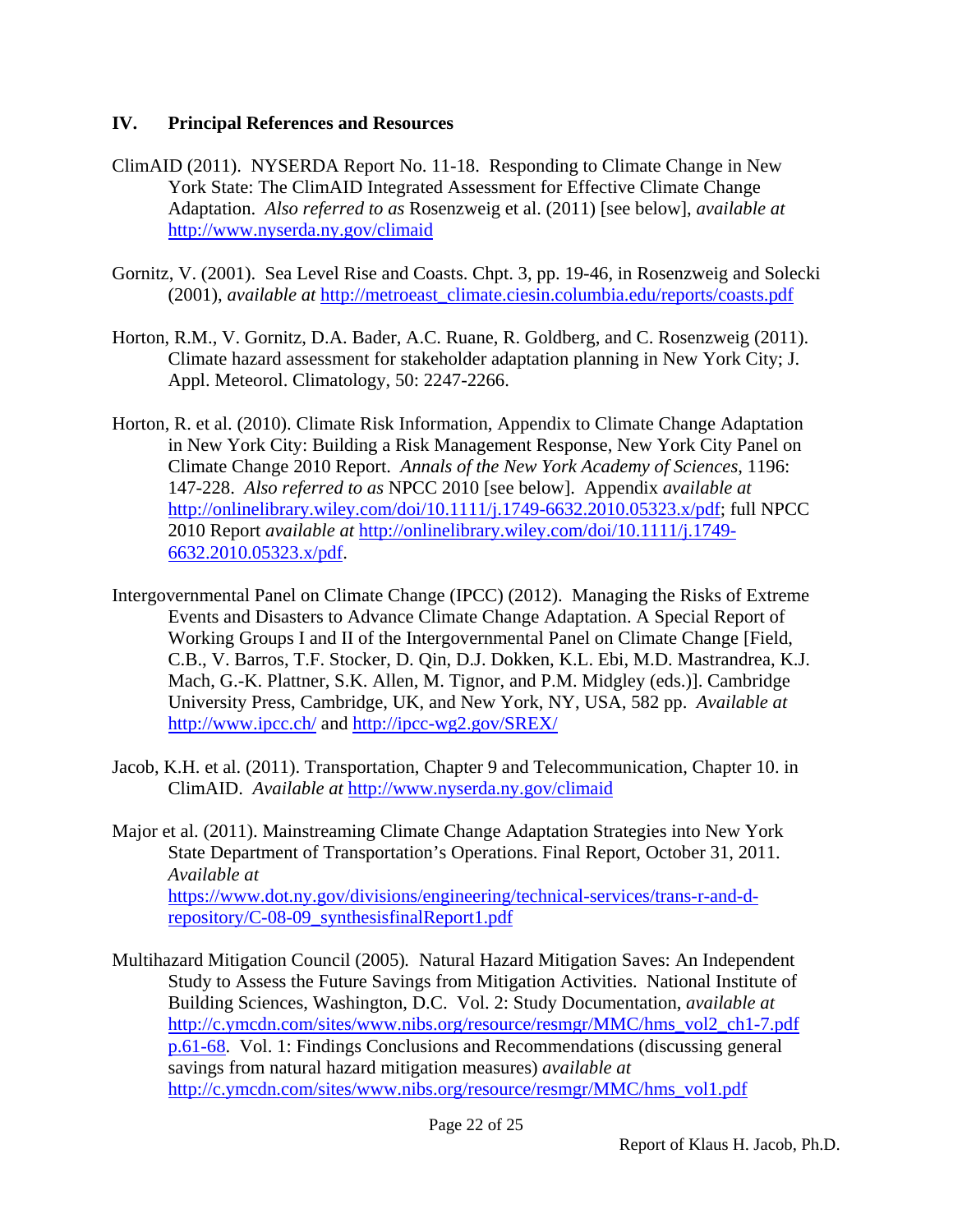- NAS/NRC (2010). Adapting to the Impacts of Climate Change. The National Academies Press. Washington, D.C. 292 pp. http://www.nap.edu/catalog.php?record\_id=12783
- NPCC (2010). Climate Risk Information, Appendix to Climate Change Adaptation in New York City: Building a Risk Management Response, New York City Panel on Climate Change 2010 Report. *Also referred to as* Horton, R. et al. (2010) [see above].
- Parris, A., et al [11 coauthors] (2012). Global Sea Level Rise Scenarios for the US Climate Assessment. NOAA Tech. Memo OAR CPO-1. 37 pp. Silver Spring, MD. *Available at* http://cpo.noaa.gov/sites/cpo/Reports/2012/NOAA\_SLR\_r3.pdf
- Rosenzweig, C. and W. Solecki, editors (2001). Climate Change and a Global City: The Potential Consequences of Climate Variability and Change. Metro East Coast. (MEC Study). Columbia Earth Institute. New York 2001. 221 pp.
- Rosenzweig, C., W. Solecki, A. DeGaetano, M. O'Grady, S. Hassol, and P. Grabhorn (2011). Responding to Climate Change in New York State: The ClimAID Integrated Assessment for Effective Climate Change Adaptation. *Annals of the New York Academy of Sciences*, 1244: 2-649. *Also referred to as* ClimAID 2011 [see above]. *Available at* http://onlinelibrary.wiley.com/doi/10.1111/nyas.2011.1244.issue-1/issuetoc or: http://www.nyserda.ny.gov/climaid
- Smith, L. and N. Stern. (2011). "Uncertainty in science and its role in climate policy," Phil. Trans. R. Soc. A. 369: 4818–4841.
- Titus, J. (2002). "Does Sea Level Rise Matter to Transportation Along the Atlantic Coast?" in United States Department of Transportation Center for Climate Change and Environmental Forecasting, 2002, *The Potential Impacts of Climate Change on Transportation*. Federal Research Partnership Workshop Summary and Discussion Papers. *Available at* http://climate.dot.gov/documents/workshop1002/workshop.pdf
- USGCRP, The United States Global Change Research Program http://www.globalchange.gov/home With links to US National Climate Assessment Reports: http://www.globalchange.gov/resources/reports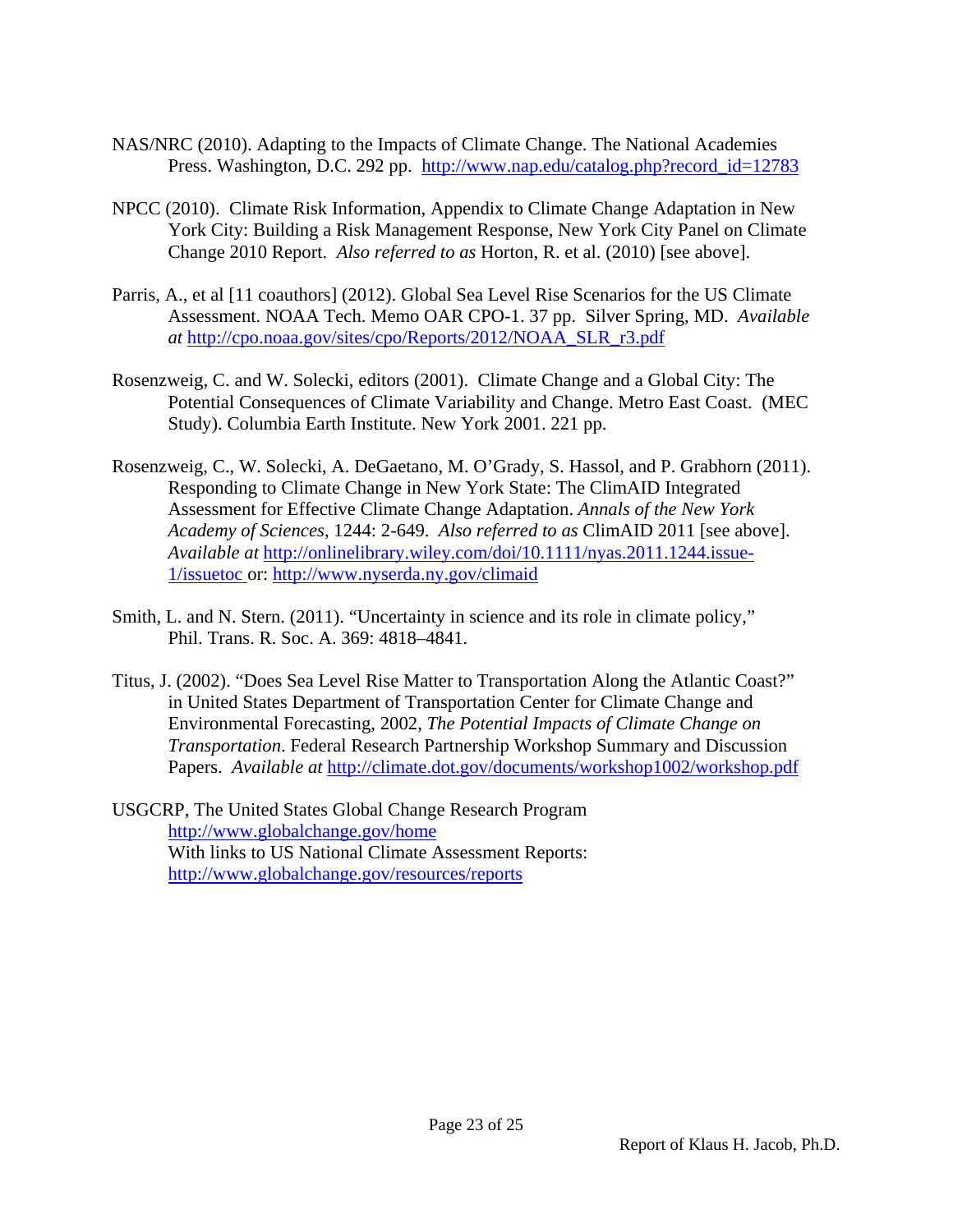## **Con Edison Public Documents Referenced in this Report**

\_\_\_\_\_\_\_\_\_\_\_\_\_\_\_\_\_\_\_\_\_\_\_\_\_\_\_\_\_\_\_\_\_\_\_\_\_\_\_\_\_\_\_\_\_

Con Edison 2013 Corporate Coastal Storm Plan.

Con Edison Electric Infrastructure and Operations Panel Testimony (EIOPT), Exhibits and Revised Exhibit IIP-6.

Con Edison Part 105 Report to PSC on Sandy Preparation and Restoration.

Con Edison Rate 2013 Case Q & A.

Con Edison System Design Task Force, "Central Engineering Flood Protection Approaches and Control Level Determination for Generating Station and Substation Facilities – Immediate Hardening Measures to be completed by Hurricane Season of 2013 (Draft)," provided by Con Edison in response to New York City Interrogatory No. 181.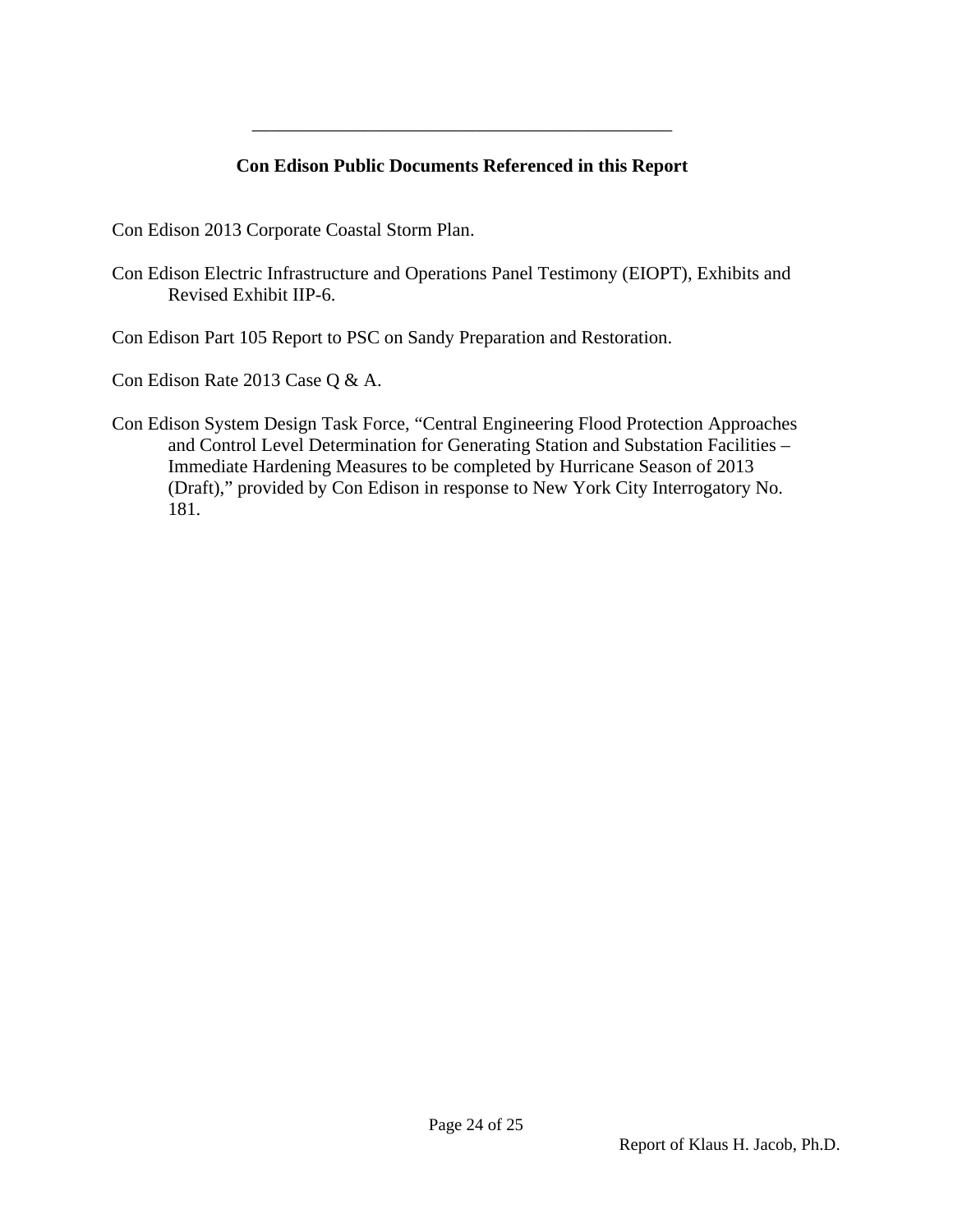Prepared and Submitted on Behalf of the New York State Office of Attorney General,

Dans H. Jacob  $\mathcal{L}_\text{max}$  and  $\mathcal{L}_\text{max}$  and  $\mathcal{L}_\text{max}$ 

Dated: May 31, 2013 Klaus H. Jacob, Ph.D. Geophysical Consultant PO Box 217 Piermont, NY 10968 (845) 359-0285 jacob@ldeo.columbia.edu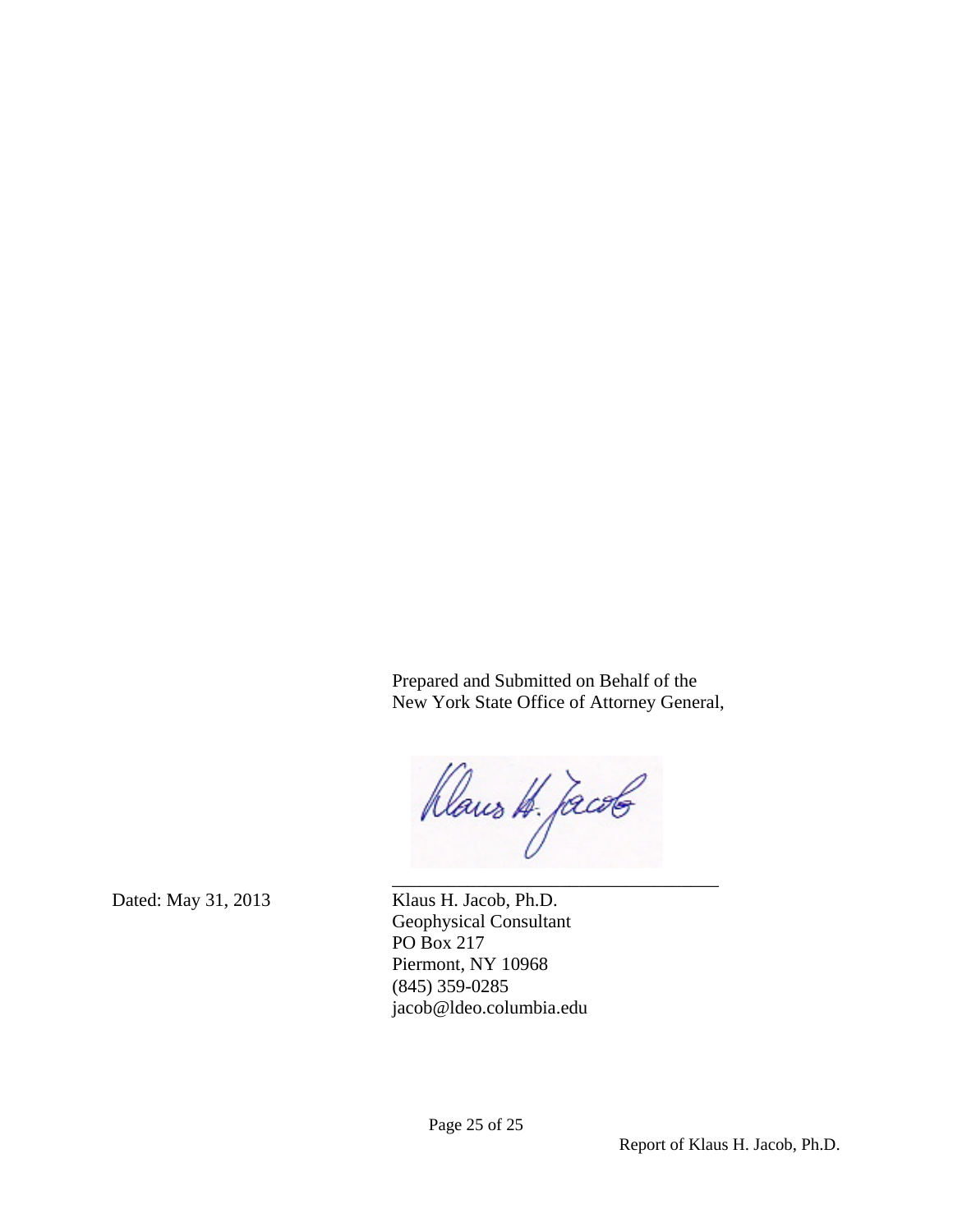V. Addendum – Curriculum Vitae of Klaus H. Jacob, Ph.D.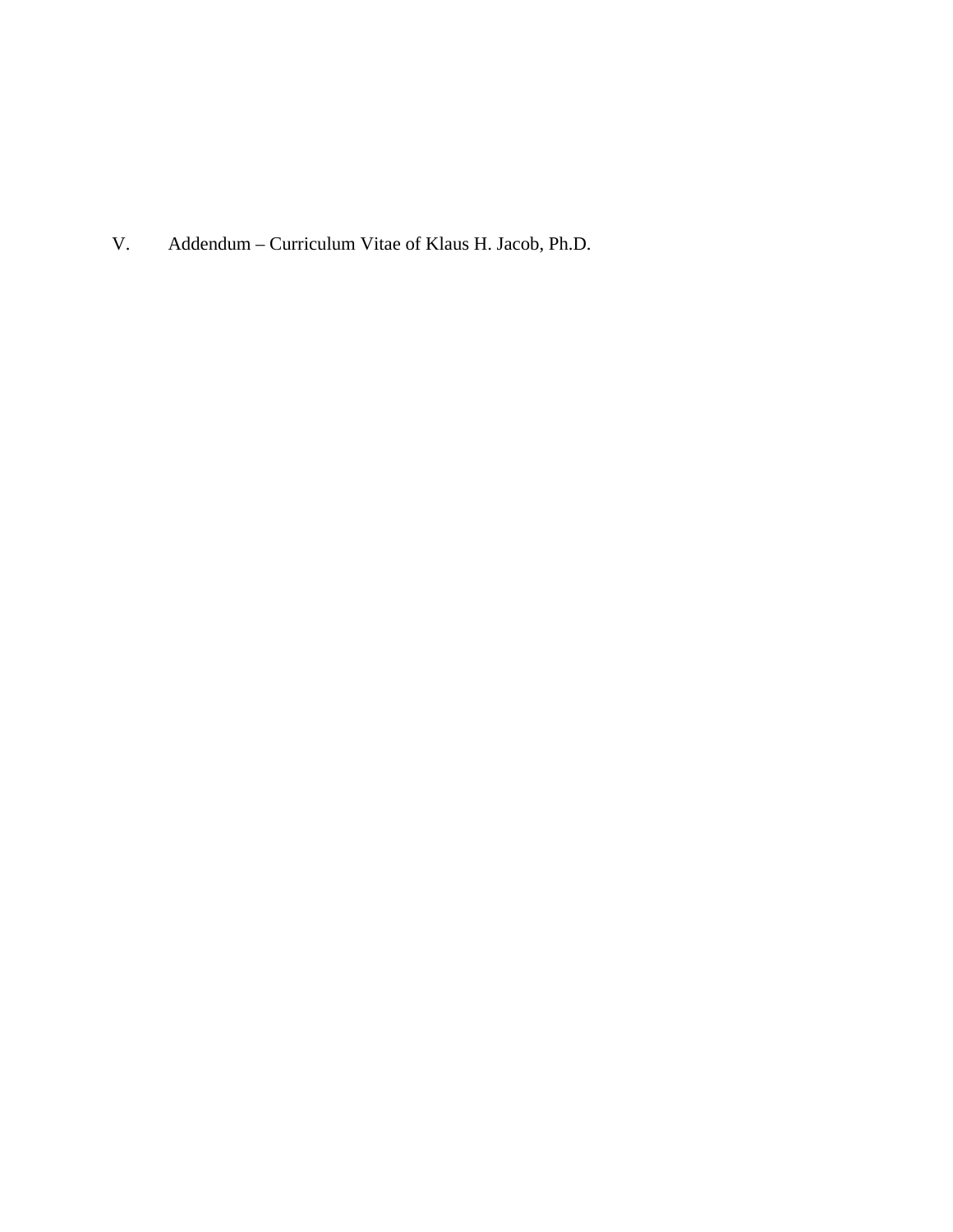#### **KLAUS H. JACOB**

Lamont-Doherty Earth Observatory (LDEO) of Columbia University Room 225, Seismology Building, 61 Route 9W; Palisades, NY 10964 Telephone: (845) 365 8440; FAX: (845)-365 8150; E-mail: jacob@ldeo.columbia.edu

- Ph.D. in Geophysics (Seismology), Goethe University, Frankfurt, Germany, 1968
- M.S. in Geophysics, Gutenberg University, Mainz, Germany, 1963.
- B.S. in Mathematics and Physics, Technical University, Darmstadt, Germany, 1960

Since 2001: Adj. Professor, Columbia Univ., School of International and Public Affairs Since 2001: Special Research Scientist / Emeritus Research Professor, Lamont-Doherty Earth Observatory (LDEO) of Columbia University.

- 1999-2005: Adj. Professor, Department of Environmental Sciences, Barnard College.
- 1973-2001: Senior Research Scientist, LDEO of Columbia University.

1969-1973: Research Associate, LDEO of Columbia University.

1968-1969: Post-Doctoral Scientist, LDEO of Columbia University

1964-1968: Research Assistant, Meteorology & Geophysics, Goethe Univ. Frankfurt, Germany.

1963-1964: Visiting Research Scientist, BP Research Center, Sunbury on Thames, UK.

Dr. Jacob is a geophysicist with Columbia University where he carried out basic and applied research in the Earth Sciences for more than 44 years. Currently he is a Special Research Scientist / Emeritus Research Professor at Columbia's Lamont-Doherty Earth Observatory, and Adjunct Professor at Columbia's School of International and Public Affairs where he teaches Disaster Risk Management; he also taught at the Department of Environmental Sciences at Barnard College, and Disaster Resilient Urban Planning at Columbia's Graduate School of Architecture, Planning and Preservation. His recent research focus is climate change and sea level rise, and impacts on infrastructure of major coastal cities. He serves on the Mayor's *New York City Panel on Climate Change* (NPCC), the state's *ClimAID* study; prepared a MTA climate change adaptation plan; and coauthored the National Academy / Transportation Research Board's report on *Potential Impacts of Climate Change on U.S. Transportation*. Prior activities included seismic hazard and risk analysis for large dams and nuclear power plant sites; he was a cofounder of the National Center for Earthquake Engineering Research. He is a coauthor of the NYC and national seismic building code and has performed seismic modal analysis of large New York City bridges and buildings; and seismic and volcano studies in Alaska's Aleutian Islands, and on 6 continents.

#### **Selected Publications from more than 150 peer-reviewed:**

- Major, D. C., R. Zimmerman, J. Falcocchio, K. Jacob, R. Horton, M. O'Grady, D. Bader, J. Gilbride, and T. Tomczyszyn (2012). Mainstreaming Climate Change Adaptation Strategies into New York State Department of Transportation's Operations. *Monograph*. 118 p. New York State Department of Transportation. (Submitted Oct. 2011, approved July 2012). Online version at: http://trid.trb.org/view.aspx?id=1142360
- Jacob et al. (2011a): Transportation. (Chapter 9) in: C. Rosenzweig et al. (2011a). Responding to Climate Change in New York State. The ClimAID Integrated Assessment for Effective Climate Change Adaptation. Ann. N.Y. Acad. Sci. Vol. 1244. ISSN 0077-8923; http://www.nyserda.ny.gov/climaid
- Jacob et al. (2011b): Telecommunication. (Chapter 10) in: C. Rosenzweig et al. (2011a).
- Mehrota, S., B. Lefevre, R. Zimmerman, H. Gercek, K. Jacob, S. Srinivasan (2011).